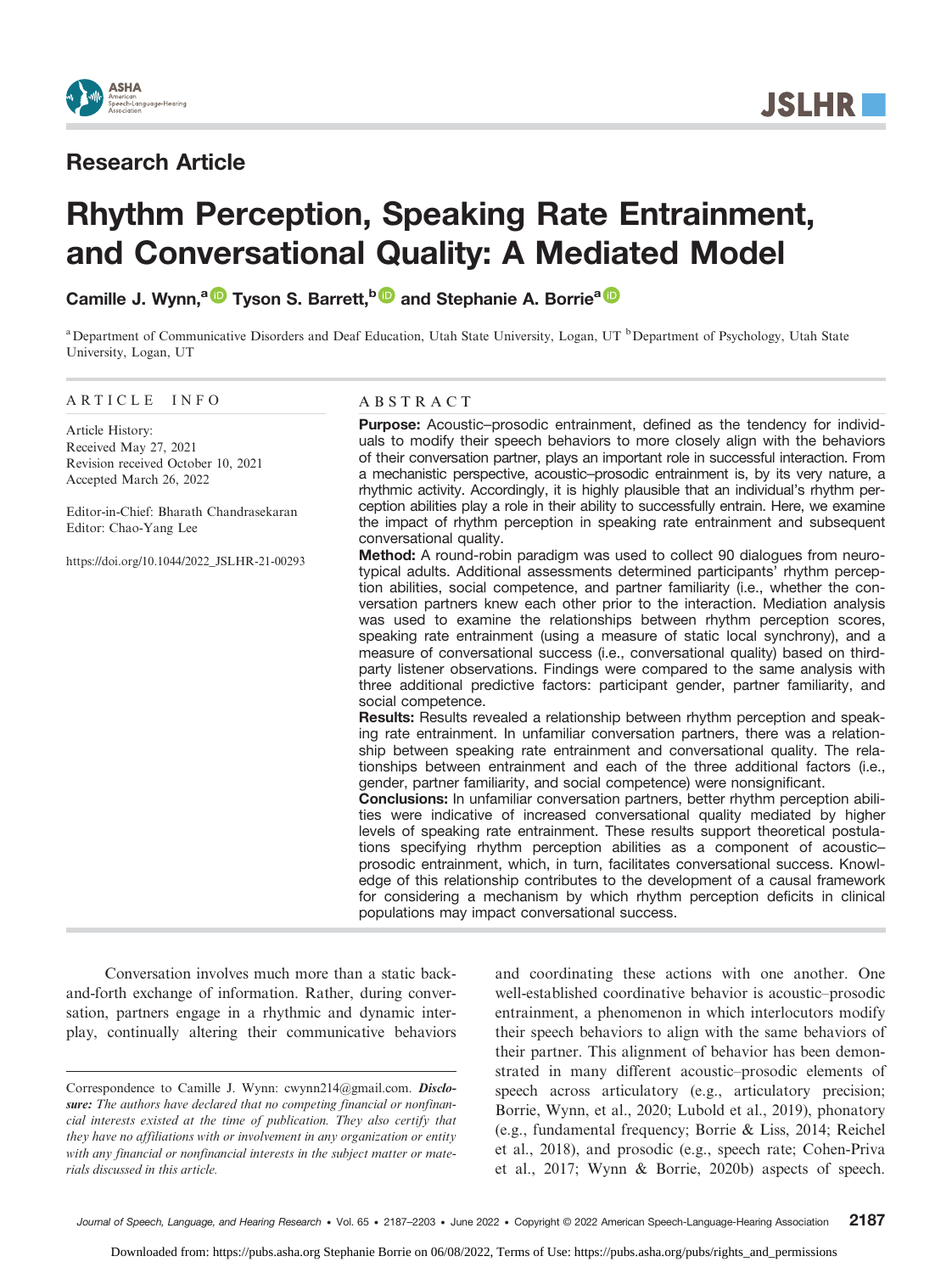According to the interactive alignment model, entrainment serves as an important grounding mechanism upon which conversation partners build shared mental representations, simplifying linguistic processing and reducing the computational load necessary for conversation (Pickering & Garrod, 2004). This, in turn, benefits the conversation. Research has indicated that entrainment is one strategy that people employ to increase the overall success of their interactions. For instance, entrainment is highly predictive of several functional measures of successful interaction including communicative efficiency (e.g., Borrie et al., 2015; Nenkova et al., 2008), cooperation (e.g., Manson et al., 2013; Taylor & Thomas, 2008), and collaboration (e.g., Polyanskaya et al., 2019a; Weidman et al., 2016). One important benefit of entrainment is its role in conversational quality or the overall *flow* of the interaction (e.g., Local, 2007; Wilson & Wilson, 2005). For example, Michalsky et al. (2018) found that higher levels of entrainment led to better perceptual ratings of conversational quality made by partners following the interaction. Presumably, greater conversational flow is associated with the perceived connection and rapport often reported by communication partners in highly entrained conversations (e.g., Aguilar et al., 2016; Schweitzer et al., 2017).

Although acoustic–prosodic entrainment has been demonstrated as a relatively pervasive communication phenomenon in the conversations of neurotypical individuals, there is a considerable amount of variability in the degree to which conversation partners entrain with one another and, subsequently, experience conversational success. Within the literature, sources of this variability—that is, the factors that may facilitate entrainment—have been widely discussed. One area of research has focused on factors that are theorized to impact an individual's *ability* to entrain. For example, Lewandowski and Jilka (2019) have argued that cognitive skills such as attention enhance or inhibit a person's ability to recognize, store, and retrieve the information regarding their partner's communicative behaviors. Beyond attention, the influence of working memory, social aptitude, and linguistic distance have been examined (Kim et al., 2011; Yu et al., 2013). A second area of research focuses on factors that are theorized to impact an individual's *motivation* to entrain. For example, a person's social desirability or rejection sensitivity may affect their drive to adjust their communication behaviors toward their partners to gain social acceptance and reduce social differences (Aguilar et al., 2016; Natale, 1975). Similarly, the conversational role of a speaker and their relative status (e.g., student vs. professional) within a given conversation may affect an individuals' desire for social approval and, thus, their motivation to entrain to the behaviors of their partner (Gregory & Webster, 1996; Pardo, 2006; Reichel et al., 2018; Street, 1984). Additional factors that may affect both *ability* and *motivation*, such

as personality features, age, gender, partner familiarity, and relationship length, have also been explored (Cohen-Priva et al., 2017; Namy et al., 2002; Pardo et al., 2012; Weidman et al., 2016; Yu et al., 2013). Despite extensive research in this area, definitive conclusions are sparse. While some factors have been shown to predict entrainment, many have not. Additionally, there are contrasting results across different studies and contexts. For example, with regard to gender, some studies indicate higher levels of entrainment in male dyads (e.g., Pardo, 2006), whereas others have found higher rates in female dyads (e.g., Namy et al., 2002). Still, other studies have found no significant differences between male and female speakers (e.g., Yu et al., 2013). At present, there is no clear consensus regarding the factors that are most important for entrainment.

While the findings and ideas set forth by this body of research are valuable, there is one potential factor that has been surprisingly overlooked. From a theoretical perspective, entrainment of motoric behavior (including acoustic–prosodic entrainment) is, by its very nature, a rhythmic activity. Phillips-Silver et al. (2010), describe entrainment as "rhythmic responsiveness to a perceived rhythmic signal" (p. 3). Drawing upon the ideas of Todd et al. (2002), they note that entrainment therefore requires a robust sensory system by which rhythmic information can be extracted from the speech signal of a communication partner and subsequently integrated into their own speech patterns. Accordingly, it is highly plausible that an individual's rhythm perception abilities play a role in their capacity to entrain to their conversation partner. Indeed, rhythm perception abilities have been linked with greater success in other important aspects of communication including speech processing (e.g., Borrie et al., 2017; Slater & Krauss, 2016), stress perception, word segmentation (e.g., Hausen et al., 2013; Magne et al., 2016), and syntax use (e.g., Canette et al., 2019; Gordon et al., 2015). However, to date, the relationship between rhythm perception abilities and acoustic–prosodic entrainment in neurotypical populations has not been examined.

Despite the lack of an empirical link between rhythm perception and acoustic–prosodic entrainment in neurotypical populations, research from clinical populations with rhythm perception deficits provides evidence, at least indirectly, of such a relationship. For example, Lagrois et al. (2019) found that individuals with a beat processing disorder (i.e., deficits in tracking the beat in music) were unable to rhythmically tap their finger to natural spoken output. Presumably, their inability to perceive the rhythmic patterns of a given signal prohibited them from entraining their rhythmic output with the sensory input of the speech stimuli. Within the realm of verbal communication, lower levels of entrainment have been identified in the speech patterns of populations with rhythm perception deficits (Isenhower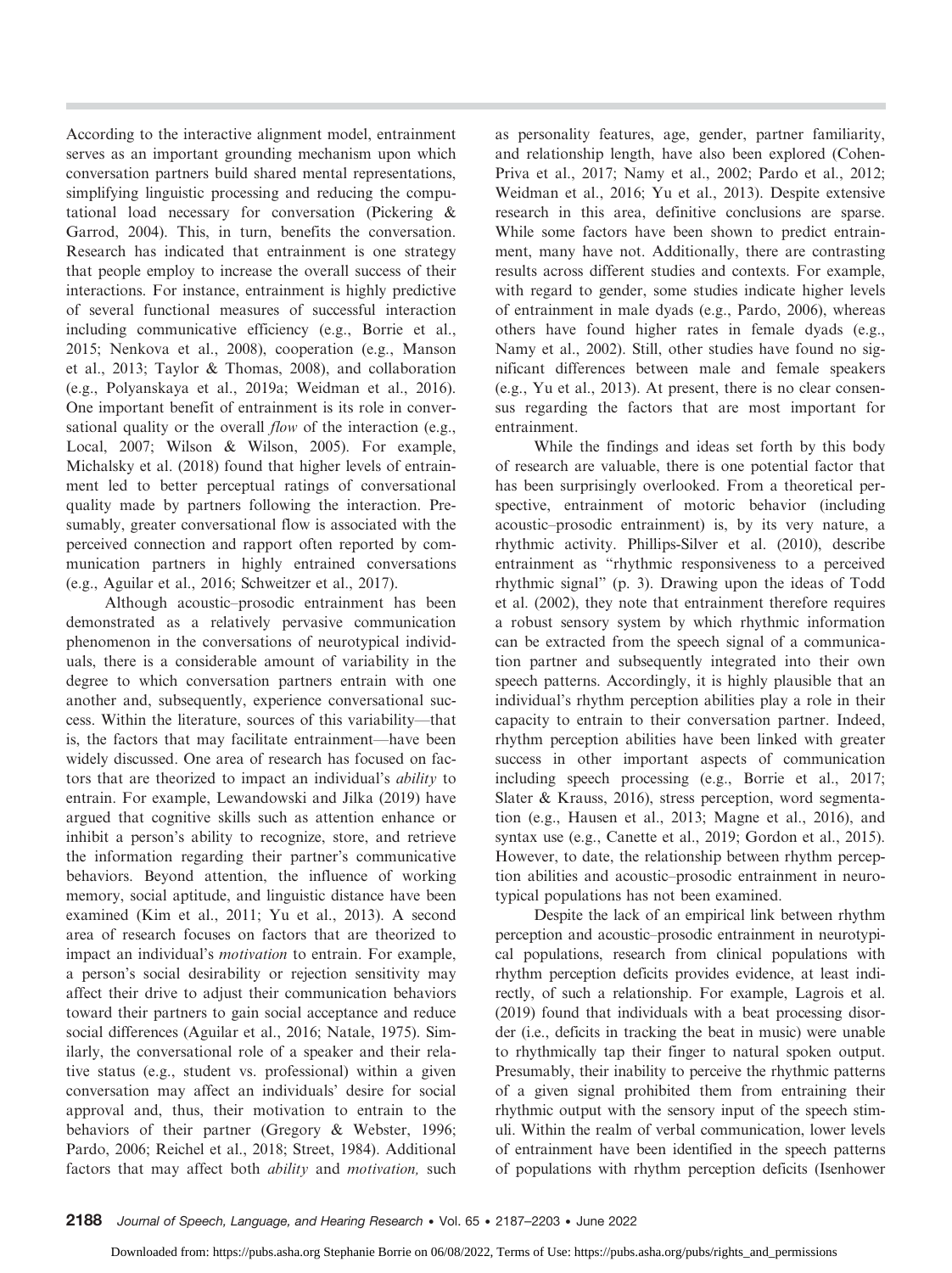Figure 1. Conceptual model employed to test the hypothesis that rhythmic ability effects conversational success through acoustic–prosodic entrainment. Additional factors including gender, partner familiarity, and social competence are also included within our model.



et al., 2012; Polonenko et al., 2017; Stabej et al., 2012; Tordjman et al., 2015) such as children with cochlear implants (Freeman & Pisoni, 2017) and autistic individuals (Lehnert-LeHouillier et al., 2020; Wynn et al., 2018). While neurotypical populations do not, as a general whole, exhibit rhythmic perception deficits to the extent exhibited within these clinical groups, a great deal of individual variability in rhythm perception ability does exist (e.g., Fujii & Schlaug, 2013; Grahn & Schuit, 2012; Law & Zentner, 2012). For example, in a cohort of 121 neurotypical individuals, Wallentin et al. (2010) found that scores on a validated rhythm perception task ranged from 100% accuracy to scores that do not rank significantly above chance. Given the large individual variability in rhythm perception coupled with strong theoretical reasoning and evidence from clinical populations, we advance the prediction that rhythm perception abilities may facilitate acoustic–prosodic entrainment in neurotypical individuals.

The purpose of this study is to test the hypothesis that rhythm perception abilities predict acoustic–prosodic entrainment, and this, in turn, contributes to conversational success. The overarching representation of the conceptual model can be found in Figure 1. As discussed previously, the hypothesized model is informed by theory, which suggests a relationship between rhythm perception and acoustic–prosodic entrainment (e.g., Phillips-Silver et al., 2010; Todd et al., 2002) and between acoustic– prosodic entrainment and conversational success (e.g., Local, 2007; Wilson & Wilson, 2005). The direction of the pathways was further established by temporal sequencing, which dictates that rhythm perception abilities must precede acoustic–prosodic entrainment, which, in turn, must precede conversational success.

To test this model, we focus specifically on speaking rate entrainment as our metric of entrainment and conversational quality as our metric of conversational success. We chose to focus on speaking rate entrainment because of robust evidence of its presence in conversations, as well as its association with conversational success (e.g., Manson et al., 2013; Street, 1984; Wynn & Borrie, 2020b). Additionally, studies showing lower levels of entrainment in

populations with rhythm perception deficits are often specifically focused on speaking rate entrainment (e.g., Freeman & Pisoni, 2017; Wynn et al., 2018). We acknowledge that there are many ways to define and measure conversational success. Because of the broader implications of this work with clinical populations, our measure of conversational success was selected in consensus with an expert panel of speech-language pathologists (SLPs). When asked what conversational success meant, the majority of SLPs provided responses that focused on the "quality" of the conversation (e.g., high level of engagement, conversation feels natural, and conversation flows). Accordingly, in line with these responses, we use a measure of conversational quality based on third-party listener observations.

In our first objective, we focus on the relationship between rhythm perception abilities and speaking rate entrainment. Specifically, we compare a rhythmic beat discrimination task to a measure of static local synchrony (see Wynn & Borrie, 2020a, for a discussion of entrainment types) of speaking rate.<sup>1</sup> In order to understand the role of rhythm perception, relative to other factors that have been included in existing literature, we also test gender, partner familiarity, and social competence within our analyses. In our second objective, we examine the relationship between rhythm perception abilities and conversational quality. Specifically, we examine the direct pathway between rhythm perception and conversational quality, as well as an indirect pathway in which the relationship between these two factors is mediated by speaking rate entrainment.

We employ several methods of control to eliminate potential confounds that may affect the results of our model testing. First, we apply statistical control by including three disparate and broad control variables (i.e., gender, partner familiarity, and social competence) to account

<sup>&</sup>lt;sup>1</sup>In line with the study of Yorkston et al. (2017) and their discussion on "speech versus speaking," we use the term speaking rate rather than speech rate to denote that information was collected during the active process of communication (i.e., dialogue) rather than a task devoid of interaction (e.g., shadowing task with prerecorded stimuli).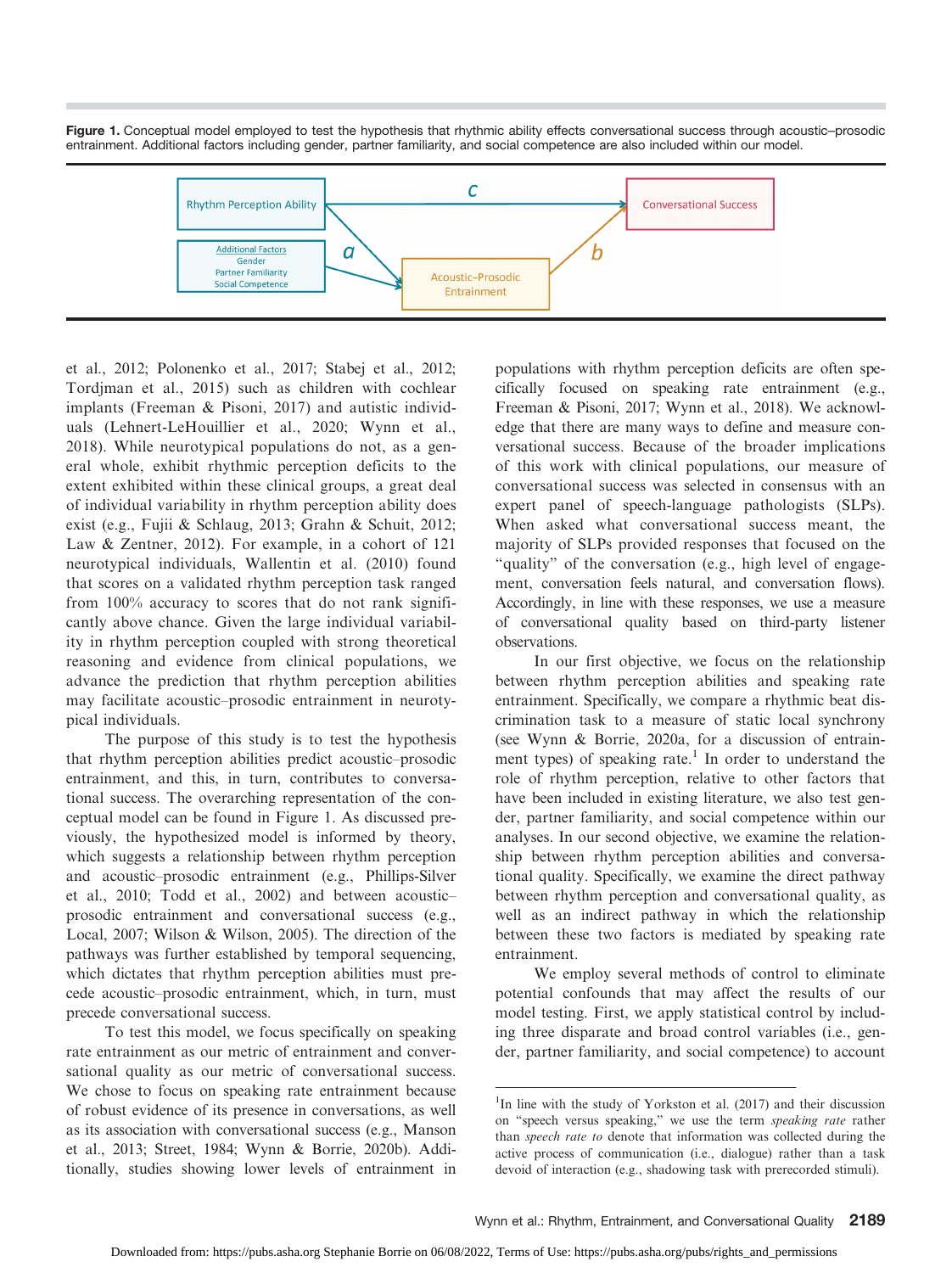for the potential confounding effects these variables and their antecedents may have on established relationships. Second, we control for other confounding variables within our experimental design by using a highly controlled environment (i.e., controlled conversational task, same time, and location for all participants) and a well-controlled group of participants (i.e., college students of a similar age who are native English speakers). Additionally, we use a data collection methodology in which participants engage in multiple conversations in a round-robin–type sampling paradigm. This between–within design enables us to investigate the speaking rate entrainment patterns of each individual while accounting for the possibility that an individual may vary their level of entrainment, depending on their conversation partner.

# Method

Collection of data for this study was part of a larger study examining entrainment in neurotypical adults using a round-robin data collection procedure. Within this present study, there were two phases of data collection: conversational collection and conversational rating. The conversation collection phase included a dialogue task, performed by a group of participants at the same time, as well as additional assessments, performed by each participant at individual testing sessions. The conversation rating phase was completed by a second set of participants using an online crowdsourcing website. Both phases are described in detail below.

# Conversation Collection Phase

#### **Participants**

Data were collected from 20 neurotypical adults. All participants were undergraduate university students between the ages of 18 and 23 years ( $M = 20.63$ ,  $SD = 1.64$ ). Participants were native speakers of American English and passed a hearing screening administered at 20 dB for 1000, 2000, and 4000 Hz. Participants also reported no cognitive, speech, or language impairment. Participants were divided into two distinct experimental groups based on gender: one female group  $(n = 10)$  and one male group  $(n = 10)$ . This grouping variable allowed us to consider the role of gender composition on acoustic–prosodic entrainment.

#### Dialogue Task

Ten participants of the same gender completed the conversation portion of the experiment at the same time. During the dialogue task, participants were divided into dyads and assigned a private room with a research assistant. Conversational dyads were seated facing one another and were each fitted with a microphone connected to a single Zoom H4N portable digital recorder. Separate audio channels for each communication partner and standard settings (48 kHz; 16-bit sampling rate) were employed for audio recording of the dialogue task.

Dyads then completed the spoken dialogue Diapix task (Baker & Hazan, 2011; see also the study of Van Engen et al., 2010, for the original version). The task is a collaborative "spot-the-difference" task, used previously to study acoustic–prosodic entrainment (e.g., Borrie et al., 2015, 2019). In this task, each partner is given one of a pair of pictures and instructed not to show one another. Pictures are virtually identical but have 12 differences in detail between the two (e.g., three vs. four blankets). Participants were asked to communicate with one another to verbally identify as many differences as they could within a 5-min timeframe. Dyads were then free to verbally interact in any way they saw fit to problem-solve the task. The conversation ended when participants found all 12 differences or after 5 min had elapsed (whichever came first). After the task was completed, participants each answered a multiple-choice question, indicating the level of partner familiarity. Specifically, participants indicated if they had never met or were acquaintances, okay friends, or really good friends with their communication partner. Due to the small number of responses for some items and to allow for adequate group information to estimate differences, responses representing any degree of familiarity were combined into a single grouping variable (familiar vs. unfamiliar). Thus, our metric of partner familiarity reflects whether participants did or did not know their communication partner.<sup>2</sup> After answering this question, participants were divided into new dyad pairings and completed the same task with a new picture set. This process was repeated until each participant had completed the task with all nine other group members (and nine different picture sets). In total, 45 conversations were collected from each group (i.e., male group and female group), yielding a total of 90 conversations.

#### Additional Assessments

Rhythm perception abilities were assessed using the rhythm subtest of the Musical Ear Test (MET; Wallentin et al., 2010). This measure was selected because of its high validity as a measure of rhythm perception with essentially no floor or ceiling effects. The test uses a forced-choice

<sup>2</sup> In 88 of the 90 dyad pairings, partners' responses regarding the familiar versus. unfamiliar distinction were identical. In the two instances where responses differed, because entrainment was analyzed by participant (rather than by dyad), each participant's score reflected their perception of partner familiarity (i.e., their own response to the question).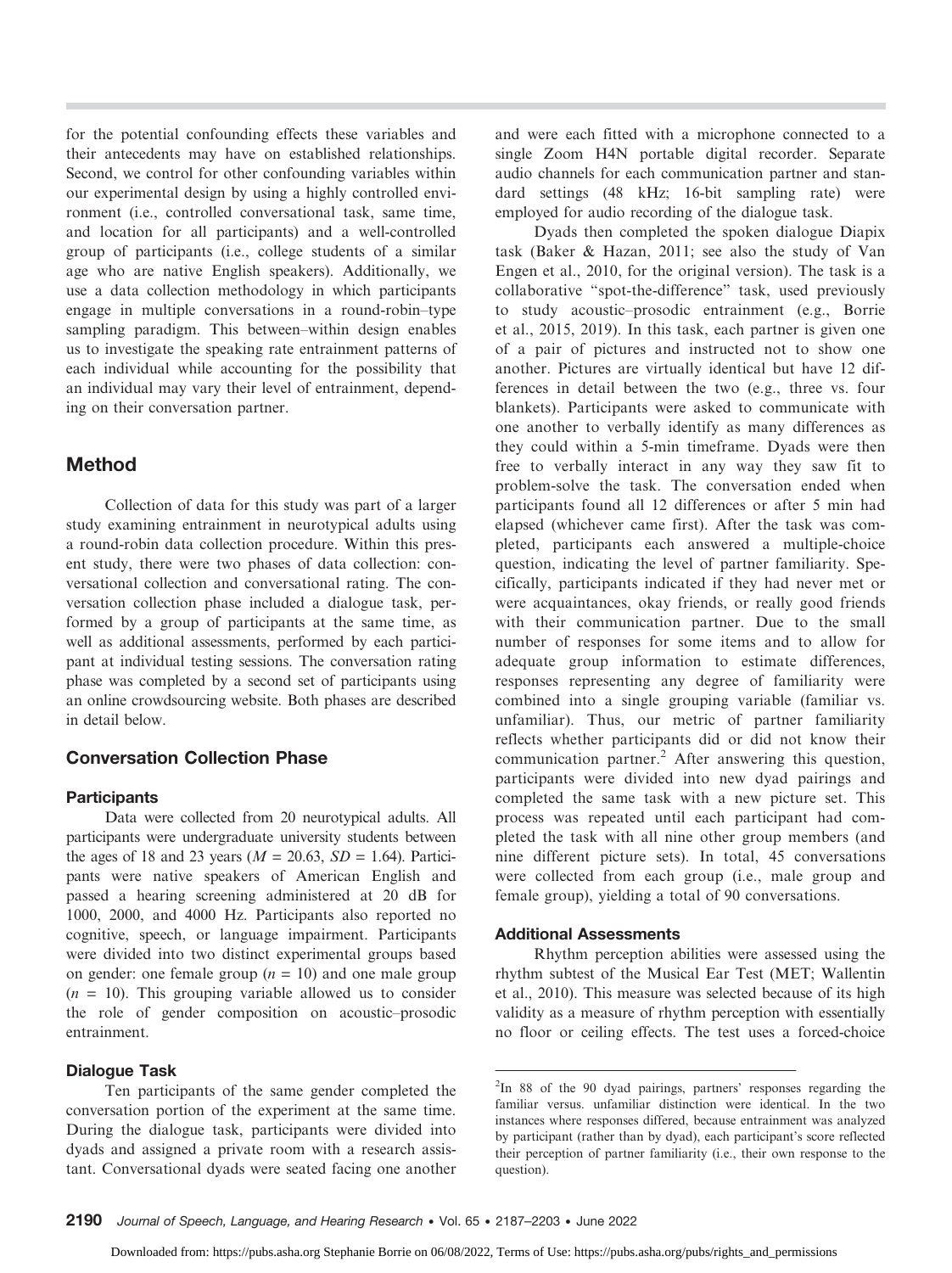paradigm for which participants must judge whether 52 pairs of rhythmic phrases are the same or different. The rhythm sequences within each phrase contain four to 11 woodblock beats and have a duration of one measure played at 100 beats/min. When phrases are different, they differ from one another by a single rhythmic change (for further details on how rhythm complexity is varied across phrase pairs, see Wallentin et al., 2010). No feedback regarding judgment accuracy is given at the time of testing. Scores for this assessment were calculated as the percentage of correctly answered items.

Social competence was assessed using the social acceptance subscale of the Self-Perception Profile for College Students (Harter, 2012). This subscale contains four structured alternative questions dealing with participants' perceptions of their social skills and ability to make friends. For each question, participants were asked to read two contrasting statements (e.g., "Some students like the way they interact with other people. Other students wish their interactions with other people were different") and identify which statement best describes them. The participant then decides whether the description they chose is "really true for me" or "sort of true for me." Each item is given a numeric value ranging from 1 to 4, with 1 representing low social competence and 4 representing high social competence. A total score for this measure was obtained by summing scores from each of the four questions.

## Conversation Rating Phase

#### Listener Participants

Rating data were collected from 94 participants (male = 56, female = 38), ranging in age from 22 to 65 years ( $M = 37.72$ ,  $SD = 10.57$ ). Participants were recruited using Amazon Mechanical Turk (MTurk; [http://](http://www.mturk.com) [www.mturk.com](http://www.mturk.com)), an online crowdsourcing website successfully used in social science research involving listener ratings of speech recordings (e.g., Byun et al., 2015; Parker & Borrie, 2018; Yoho et al., 2019). Our inclusion criteria required that participants were native speakers of American English. Additionally, participants were required to meet the following qualifications on MTurk: (a) location confirmed in the United States, (b) Human Intelligence Task (HIT) approval rating of 99% or better (rating provided by MTurk to characterize worker performance), and (c) completion of a minimum of 10,000 HITs.

## Stimuli

Audio clips that were approximately 60 s in length were extracted from each of the 90 dialogues elicited during the conversational collection portion of the experiment as described previously. This was done to maintain participant engagement with the task (i.e., so that participants did not become bored and inattentive from listening to the entire duration of the conversation). As is frequently done in studies employing interactional ratings, the second minute of the conversation was used as a stimulus (e.g., Balaam et al., 2011; Bernieri et al., 1994; Ingham et al., 2001). In order to improve naturalness of the stimulus, each audio clip was created at the most natural breaking point within 5 s of the start and end of the 2-min mark of the conversation.

## Rating Task

After obtaining informed consent, participants were instructed to put on headphones and check the sound on their computer. Participants were told they would be listening to audio clips and were given a short description of the dialogue task that had formerly been completed. However, they were not told the purpose of the study or given any information about the dyads. Participants were told that immediately after listening to each clip, they would use a 5-point Likert-type rating scale  $(1 = disagree, 3 = neutral, 5 = agree)$  to indicate the extent to which they agreed with the following statement: "This conversation seemed to flow well (i.e., conversational partners were in-sync with each other).<sup>3</sup> Each participant was then presented with a randomly selected audio clip from the 90 total conversations. Participants selected a *play* button when they were ready to start each recording, and they were then required to listen to the entire duration of the audio clip before being allowed to make their rating and move to the next audio clip. This process continued until the participant had listened to and rated 15 audio clips.

Several measures were taken to better ensure highquality data (e.g., data not collected from bots, inattention from research participants; Aguinis et al., 2020; Jonell et al., 2020; Keith et al., 2017) These included (a) two forced-response fill-in-the-blank questions requiring a good grasp of American English (e.g., "What is the punctuation mark commonly used at the end of a sentence?") after one-third and two-thirds of the task had been completed; (b) a financial bonus promised to participants who showed evidence that they had fully engaged in the task (granted when participants answered the fill-in-the-blank questions correctly); (c) disabling research participants from completing the study more than 1 time; and

<sup>&</sup>lt;sup>3</sup>To verify the appropriateness of this question, we asked the panel of SLPs if they thought this question adequately captured conversational success. All 10 SLPs affirmed that this question was appropriate. Additionally, to ensure that the wording of the question appropriately encapsulated the idea of conversational quality, we asked 10 individuals (i.e., non-SLPs) how they interpreted this question. Responses closely matched the ideas of conversational quality expressed by our expert panel (e.g., mutual engagement, neither person dominates, on the same page).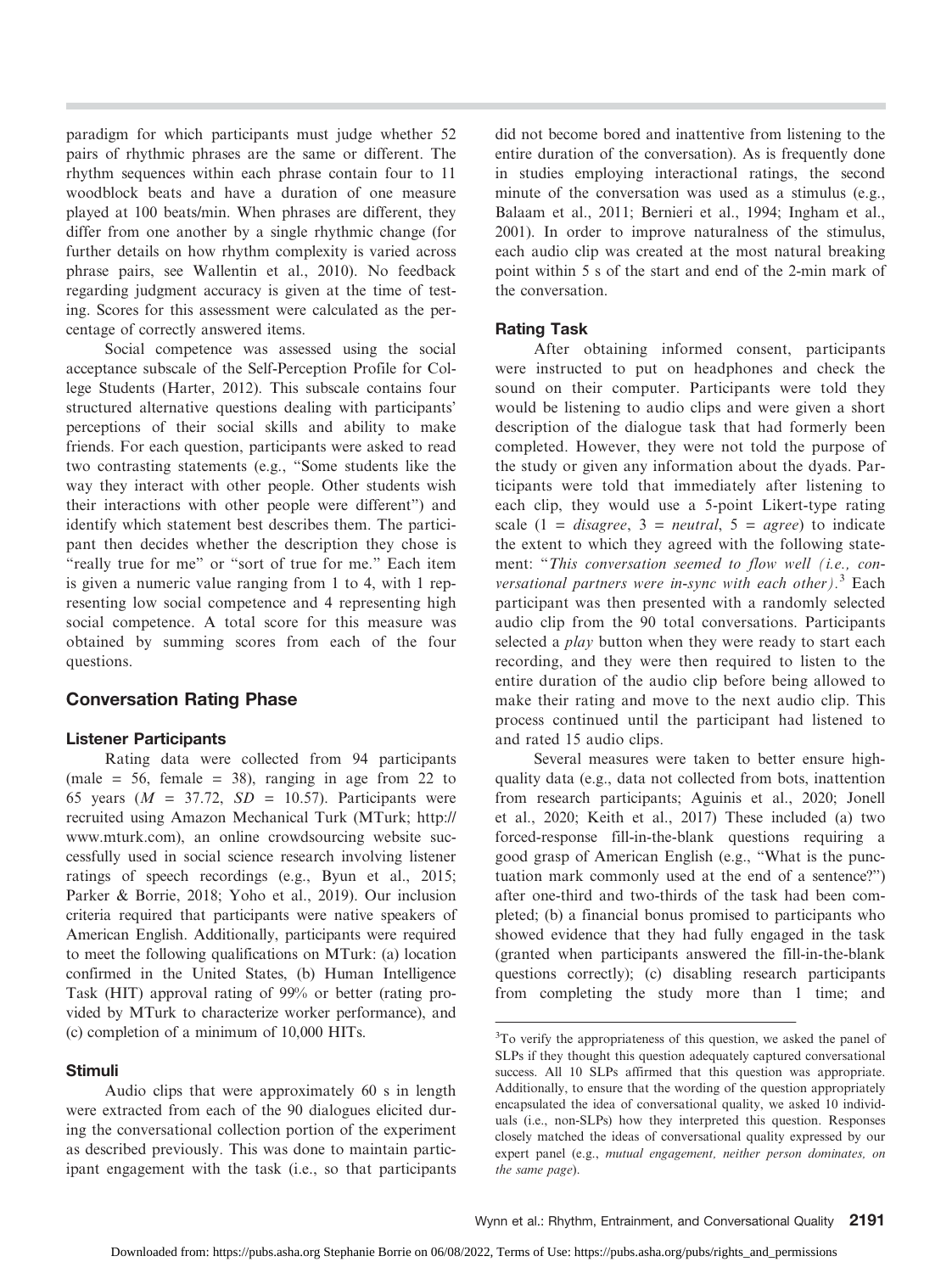(d) keeping audio samples short and limiting entire task to 25 min to maintain attention. Only one participant answered the fill-in-the-blank questions incorrectly, and their data were subsequently removed from analysis.

## Acoustic Analysis

Trained research assistants manually coded each audio file, annotating and transcribing individual spoken utterances using the Praat textgrid function (Boersma & Weenink, 2020). Utterances were defined as a unit of speech with pauses no greater than 50 ms (Levitan & Hirschberg, 2011). Illustrations of the associated spectrograms were used to aid coding accuracy. These textgrids were used to calculate the number of syllables using an automated syllabification script from the Penn Phonetics Toolkit (Tauberer, 2008). This script relies on a prespecified list of vowels that are used to identify syllable nuclei. Onsets and codas for each syllable are then determined using a series of linguistic rules. In order to ensure accuracy of the automated syllable counting algorithm, syllables were counted by hand by a research assistant for 10% of the total data set (nine randomly selected conversations). Comparison indicated high agreement between the automated script and the research assistant, with a Pearson correlation r score of .99.

Speaking rate was then calculated by dividing the number of syllables by the total time for each utterance. In order to improve the accuracy of speaking rate measurement, utterances that were only one word long were removed from analysis. Due to the nature of the tasks, conversations were all of varying lengths. However, all conversations lasted at least 180 s. To ensure valid comparisons across participants and conversations, only data extracted from the first 180 s of each conversation were included in analysis.

## Statistical Analysis

#### Examination of Entrainment

Our first research objective focused on the factors that predicted speaking rate entrainment (a pathways). For this objective, we used a measure of static local synchrony, operationally defined as simple, turn-by-turn alignment where one speaker's behavior in a single spoken utterance predicts the behavior of their communication partner in the subsequent adjacent spoken utterance. This was accomplished using linear mixed-effect models, similar to those used in previous studies (Borrie, Wynn, et al., 2020; Seidl et al., 2018). In these models, we assessed the degree to which the speaking rate of one speaker (leading rate) predicts the speaking rate of their conversation partner on a subsequent adjacent turn (subsequent rate) while accounting for individual variability

across participants and conversations. This model can be expressed as follows:

$$
Y_{ct} = \beta_0 + \beta_1 \times Y_{ct-1} + \alpha_c + \alpha_i + \alpha_p
$$
  
+ 
$$
\sum_j \beta_j \times covariates_i + \varepsilon_{ct},
$$
 (1)

$$
\alpha_c \sim N(\mu_c, \sigma_c^2),\tag{2}
$$

$$
\alpha_p \sim N\left(\mu_p, \sigma_p^2\right),\tag{3}
$$

$$
\alpha_i \sim N(\mu_i, \sigma_i^2), \tag{4}
$$

$$
\epsilon_{ct} \sim N(0, \sigma^2), \tag{5}
$$

where c is the cth conversation, i is the *i*th individual,  $p$  is the pth partner,  $Y$  is the speaking rate,  $t$  is the current time point (subsequent rate), and  $t-1$  is the leading rate. Parameters  $\alpha_c$   $\alpha_i$ , and  $\alpha_p$  are the random intercepts, by conversation ID, individual ID, and partner ID, respectively.4 The covariates included gender, partner familiarity, rhythm perception, and social competence. The degree to which an interlocutor's subsequent rate was predicted by their partner's leading rate  $(\beta_1)$  is indicative of the degree to which the interlocutor aligned their speaking rate to that of their communication partner. As such, only adjacent utterances between communication partners (as opposed to consecutive utterances produced by the same individual) were included. Notably, all continuous variables were mean centered before analysis.

In order to more fully establish whether entrainment patterns from the conversational corpus were meaningful and not capturing accidental or coincidental phenomena, we also analyzed the entrainment patterns of a sham corpus following an approach established in prior work (Borrie, Barrett, et al., 2019, 2020; Duran & Fusaroli, 2017). This was done by randomly lining up each speaker with partners not currently in conversation with them. For example, we used data from Speaker 1 when conversing with Speaker 2 and paired that up with data from Speaker 8 when Speaker 8 was conversing with Speaker 3. That is, Speaker 1 and Speaker 8 are now lined up in a "sham" conversation—one that never actually occurred. Thus, the sham corpus had all interdependent behavior removed while maintaining other aspects of conversation (e.g., acoustic–prosodic information of two speakers). This

<sup>&</sup>lt;sup>4</sup>Random slopes for leading rate ( $Y_{ct-1}$ ) by conversation ID, participant ID, and partner ID were also included within original models. However, model estimations were generally singular suggesting overspecification and were thus removed from the final models. Notably, results from these singular models did not lead to different conclusions than those presented herein. Further details regarding all tested models and results can be found at [https://osf.io/zpxrm/.](https://osf.io/zpxrm/)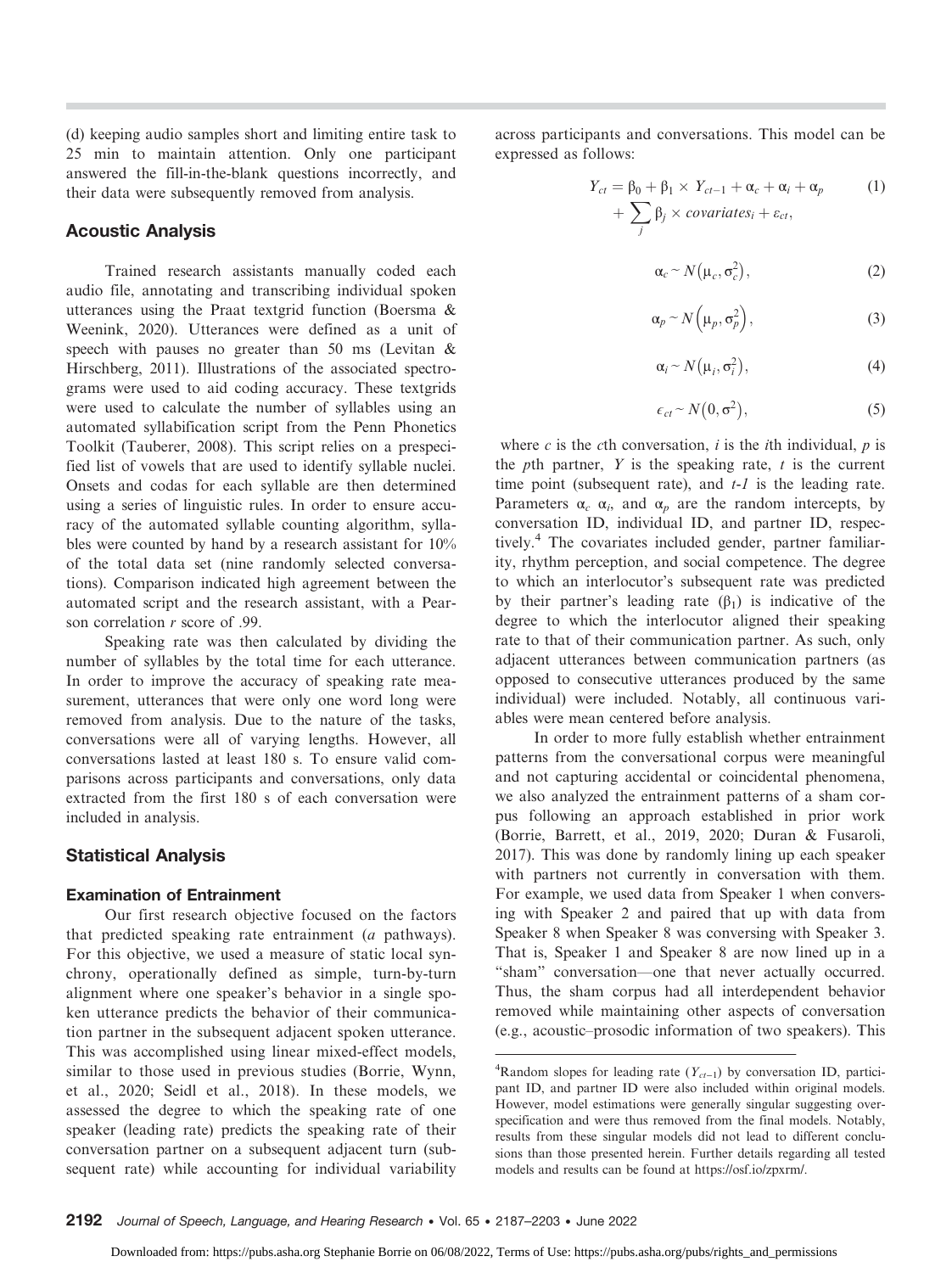was done for  $n = 180$  sham conversations (i.e., one for each participant in each conversation). Using the same model specification as in the real dialogues, analyses assessed if entrainment patterns were detectable within sham conversations.

## Entrainment and Predictive Factors

After entrainment patterns were confirmed within our conversational corpus, we used maximum-likelihood ratio tests to assess the degree to which four predictive factors predict entrainment (a pathways). Our four predictive factors were rhythm perception ability (continuous variable from rhythm subtest of the MET), participant gender (dichotomous variable of male vs. female), partner familiarity (dichotomous variable of knowing communication partner vs. not knowing communication partner), and social competence (continuous variable from social acceptance subscale of the Self-Perception Profile for College Students). In the first model (Model 1), subsequent rate was predicted by leading rate while controlling for gender, partner familiarity, rhythm perception ability, and social competence for the speaker of subsequent rate (i.e., the person entraining). This baseline model was then compared to a series of four models, to assess moderation of each predictive factor. Each model included an interaction between leading rate and one of the four predictive factors—rhythm perception (Model 2a), gender (Model 2b), social competence (Model 2c), and partner familiarity (Model 2d). Each model included the remaining predictive factors as control variables and included random intercepts for participant ID, partner ID, and conversation ID to account for intra-individual, intrapartner, and intraconversation variability. Thus, the general model for this objective can be expressed as follows:

$$
Y_{ct} = \beta_0 + A_1 \times Y_{ct-1} + A_2 \times Y_{ct-1} \times factor + \alpha_c + \alpha_i + \alpha_p + \sum_j \beta_j \times covariates_i + \varepsilon_{ct},
$$
 (6)

$$
\alpha_c \sim N(\mu_c, \sigma_c^2),\tag{7}
$$

$$
\alpha_p \sim N\left(\mu_p, \sigma_p^2\right),\tag{8}
$$

$$
\alpha_i \sim N(\mu_i, \sigma_i^2), \tag{9}
$$

$$
\epsilon_{ct} \sim N(0, \sigma^2), \tag{10}
$$

where *factor* is the corresponding predictive factor for that model, covariates include all predictive factors (including the one in the interaction), and  $A_2$  is the estimate of interest. The investigation of any significant interactions included assessment of simple slopes to estimate entrainment by the levels of the predictive factors.

#### Relationship to Conversational Quality

Our second research objective examined the relationship between rhythm perception, speaking rate entrainment, and conversational quality. For this analysis, rhythm perception and conversational quality are a single measure per individual in each conversation. As such, it was necessary to also establish an entrainment value at that same level. To do this, we estimated the slope  $(β<sub>1</sub>)$  of the line formed by regressing subsequent rate onto leading rate across adjacent conversational turns for each interlocutor in each dialogue. This was done using a series of linear regression models to obtain this aggregated measure for each individual in each conversation. This approach can be expressed as follows:

$$
Y_{ct} = \beta_0 + \beta_1 \times Y_{ct-1} \epsilon_{ct} \tag{11}
$$

for  $m = 180$  total models (i.e., one model per speaker per conversation). Thus, the estimate  $(\beta_1)$  for each individual in each conversation (the entrainment score) represents the degree to which an individual's speaking rate was predicted by the rate of their partner's previous adjacent turn.

As for conversational quality, this measure came from the ratings provided in the second phase of the study. Because each participant was presented with audio clips in a random fashion, some audio clips received more ratings than others. However, all clips were rated between 10 and 17 times ( $M = 16.0$ ,  $SD = 1.4$ ). We then used these values within linear mixed-effects models to explore the relationship between speaking rate entrainment and conversational quality (pathway  $b$ ) and the direct pathway between rhythm perception and conversational quality (pathway c). Thus, the model for the second objective can be expressed as follows:

*Quality*<sub>ipr</sub> = 
$$
B_0 + (B_1 + B_{1r} + B_{1i}) \times entraimment_{ipr}
$$
  
+  $C_1 \times rhythm_{ipr} + \gamma_r + \gamma_i + \gamma_p + \sum_{j=2} C_j$   
 $\times covariates_{ipr} + \lambda_{ipr}$ , (12)

$$
\begin{aligned}\n\gamma_r & \sim N \left[ \mu_{\gamma_r} \right] \left( \frac{\sigma_{\gamma_r}^2}{\rho_{B_{1r}}}, \frac{\rho_{\gamma_r B_{1r}}}{\rho_{B_{1r} \gamma_r}} \right) \right],\n\end{aligned} \tag{13}
$$

$$
\gamma_p \sim N\Big(\mu_p, \sigma_p^2\Big),\tag{14}
$$

$$
\begin{aligned}\n\gamma_i & \sim N \left[ \mu_{\gamma_i} \sqrt{\frac{\sigma_{\gamma_i}^2}{\rho_{\gamma_i \gamma_i}}} \cdot \begin{pmatrix} \frac{\sigma_{\gamma_i}^2}{\rho_{\gamma_i \beta_{1i}}} \\ \frac{\sigma_{\beta_{1i} \gamma_i}}{\rho_{\beta_{1i} \gamma_i}} \end{pmatrix} \right],\n\end{aligned} \tag{15}
$$

$$
\lambda_{ipr} \sim N\left(0, \sigma^2\right),\tag{16}
$$

where r is the rth rater,  $B_1$  is the effect of entrainment on conversational quality, and  $C_1$  is the "direct effect" of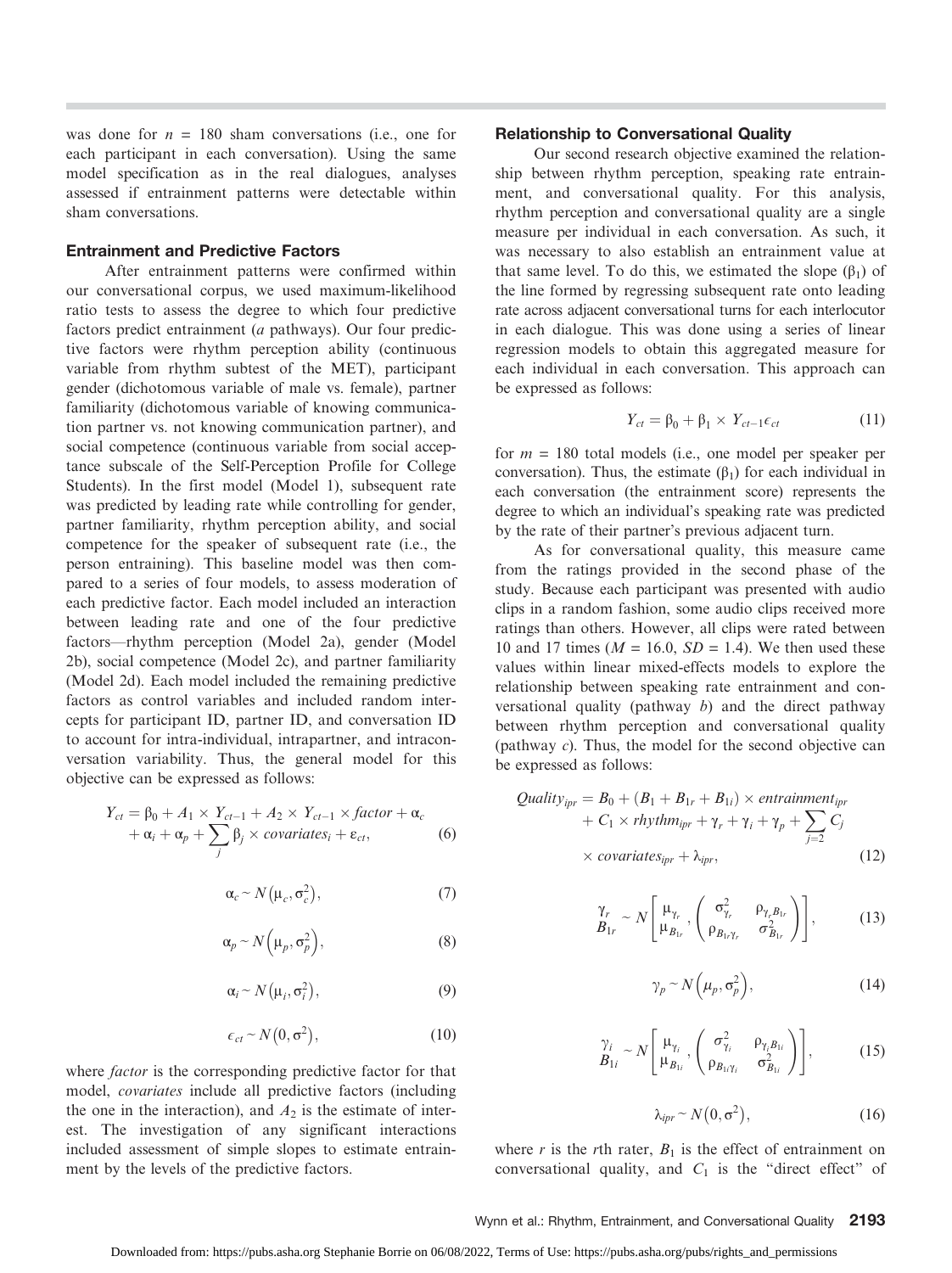| Term                      | b     | <b>SE</b> | df   | t value | p value     |
|---------------------------|-------|-----------|------|---------|-------------|
| <b>Real conversations</b> |       |           |      |         |             |
| Intercept                 | 4.40  | 0.10      | 21   | 45.09   | $< 0.01***$ |
| Leading rate              | 0.08  | 0.01      | 3845 | 5.86    | $<.001***$  |
| <b>Sham conversations</b> |       |           |      |         |             |
| Intercept                 | 4.40  | 0.10      | 21   | 44.40   | $< .001***$ |
| Leading rate              | 0.004 | 0.02      | 3224 | 0.27    | .79         |

Table 1. Results of fixed effects for real and sham conversations.

rhythm on conversational quality. As before, the model includes gender, social competence, and partner familiarity as control variables. The random-effects structure included random intercepts and slopes (for entrainment) by participant ID, partner ID, and rater ID.<sup>5</sup>

All analyses were performed in the R statistical environment (R Version 3.6.1; R Development Core Team, 2019). Data cleaning and visualization relied on the "tidyverse" packages (Wickham et al., 2019). Mixed-effects models were analyzed using the lme4 (lme4 package Version 1.1–19; Bates et al., 2015) and lmerTest (Kuznetsova et al., 2017) packages. Simple slope analysis was performed using the interactions (Long, 2019) package. All p values reported in conjunction with estimates of effect are based on Satterthwaite approximation to degrees of freedom. Analysis code and model output associated with this work are available at the study repository hosted at [https://osf.io/zpxrm/.](https://osf.io/zpxrm/)

# **Results**

# Descriptive Data

In total, our data set consisted of 4,699 adjacent conversational turns. The number of analyzed turns per participant per conversation ranged from 15 to 40 ( $M = 26.1$ ,  $SD = 5.8$ ). Analyses described below included seven variables: leading rate ( $M = 4.5$ ,  $SD = 1.5$ ), subsequent rate  $(M = 4.4, SD = 1.4)$ , rhythm perception ability  $(M = 67.2,$  $SD = 9.3$ ), gender (45 male dialogues, 45 female dialogues), partner familiarity (40 familiar with partner, 140 unfamiliar with partner), social competence  $(M = 12.1, SD = 2.3)$ , and conversational ratings  $(M = 4.2, SD = 1.0)$ .

## Examination of Entrainment

To investigate our first objective, the presence of acoustic–prosodic entrainment patterns in the speaking rate of conversational participants was first established. As shown in Table 1, findings from the real conversational corpus showed a significant level of entrainment ( $p < .001$ ). Using this same analysis approach, we also analyzed the level of entrainment within the sham corpus. Contrastingly, findings from the sham conversational corpus showed no significant level of entrainment  $(p = .79)$ . Additionally, the overall effect size of entrainment within our real conversational corpus ( $b = 0.08$ ) was more than 20 times that of the sham corpus  $(b = 0.004)$ . We thus conclude that, within the real conversational corpus, speakers are genuinely displaying a significant and meaningful level of entrainment. An illustrative example of the difference between real and sham data is presented in Figure 2. Using the data from one conversation, the speaking rate of Speaker 1 is shown with the preceding adjacent turns of Speaker 2 who is either their real conversation partner (left panel) or a sham partner (right panel). As illustrated, in real dialogues, partners aligned their speaking rate (i.e., as one increased, the other increased and as one decreased, the other decreased). This alignment pattern was not evident in the sham dialogues.

## Examination of Predictive Factors

Likelihood ratio tests were performed to assess the best fitting model from a basic "main effects" model (Model 1) to more complex models that included potential moderators. Results indicated Model 2a (the model that includes an interaction between leading rate and rhythm perception) as the best-fitting model (see Table 2). Table 3 shows the estimates of Model 2a, revealing the significant interaction between rhythm perception and leading rate  $(b = 0.004, p = .02)$ . Further tests for other potential moderators were also performed (i.e., likelihood ratio tests between Model 1 and each other models, tested individually). In each instance, Model 1 was revealed as the best-

<sup>5</sup> A random intercept was originally included for conversational ID. However, the model estimation was singular due to this variable not accounting for variability in the outcome and was thus removed from the model.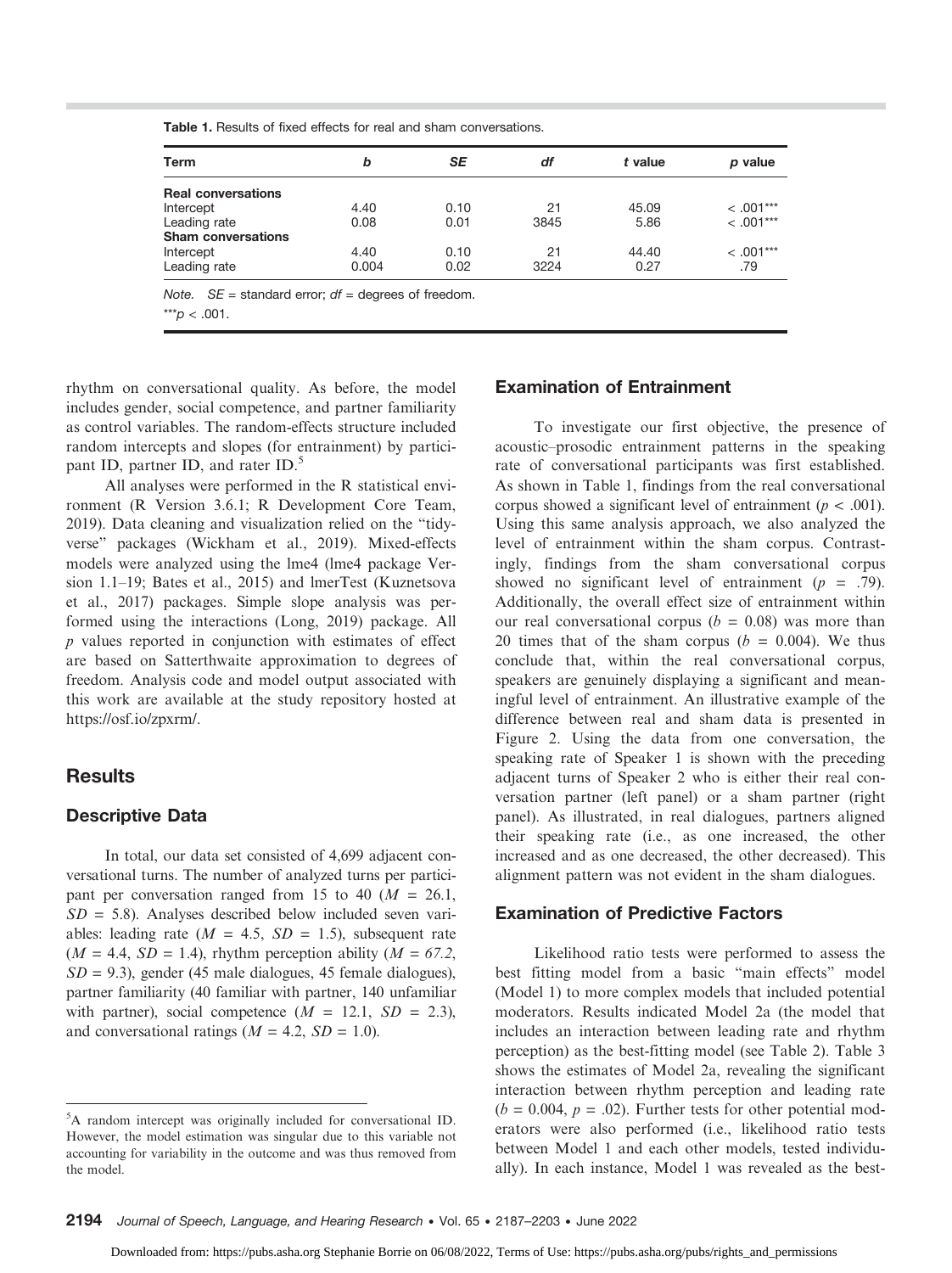Figure 2. Speaking rate of one speaker (Speaker 1) across a real and sham conversation with the preceding adjacent turns of their partner (Speaker 2). The left panel, illustrating the real conversation, shows speaking rate entrainment as supported by our analysis across the conversations. The right panel, illustrating the sham conversation, shows an absence of speaking rate entrainment.



fitting model (see Table 2). Thus, taken together, findings showed that entrainment was significantly influenced by rhythm perception but not by gender, partner familiarity, or social competence.

To further examine the relationship between entrainment and rhythm perception, a simple slope analysis was performed. This approach is designed to show the strength of the relationship in entrainment based on the level of a third variable—in this case, rhythm perception scores. Specifically, we assessed the strength of entrainment for when rhythm perception was 1 SD below the mean, at the mean, and 1 SD above the mean. As shown in Table 4, the slope for low rhythm perception scores was .05. The slope for medium rhythm perception scores was .08, and the slope

for high scores was .11. Thus, the degree of entrainment increased as rhythm perception scores increased. That is, the estimated effect size of entrainment was 60% higher for high rhythm perception scores relative to average scores and 120% greater for high rhythm perception scores relative to low rhythm perception scores.

## Relationship to Conversation Quality

To investigate our second objective, additional mixed-effects models were used to examine the relationship between speaking rate entrainment, rhythm perception, and conversational quality. Because there was no significant relationship between acoustic–prosodic entrainment

| AIC    | <b>BIC</b> | Log likelihood | $\sim$ <sup>2</sup> | $\chi^2$ difference | df | p   |
|--------|------------|----------------|---------------------|---------------------|----|-----|
| 16.237 | 16.302     | $-8.109$       | 16.217              |                     |    |     |
| 16.233 | 16.304     | $-8.106$       | 16.211              | 5.72                |    | :02 |
| 16.238 | 16.309     | $-8.108$       | 16.216              | 0.58                |    | .44 |
| 16.239 | 16.310     | $-8.109$       | 16,217              | 0.006               |    | .94 |
|        |            |                |                     |                     |    |     |

Table 2. Linear mixed model fit indices for models of interest.

Note. Model 1 included main effects for leading rate and each of the four predictive factors. Each remaining model was compared to Model 1 on an individual basis. Model 2a included an interaction between leading rate and rhythm perception. Model 2b included an interaction between leading rate and gender. Model 2c included an interaction between leading rate and social competence. Model 2d included an interaction between leading rate and partner familiarity. AIC = Akaike information criterion; BIC = Bayesian information criterion;  $df =$  degrees of freedom. Boldface text represents best-fitting model.

Model 2d 16,238 16,309 −8,108 16,216 1.37 1 .24

 $p < .05$ .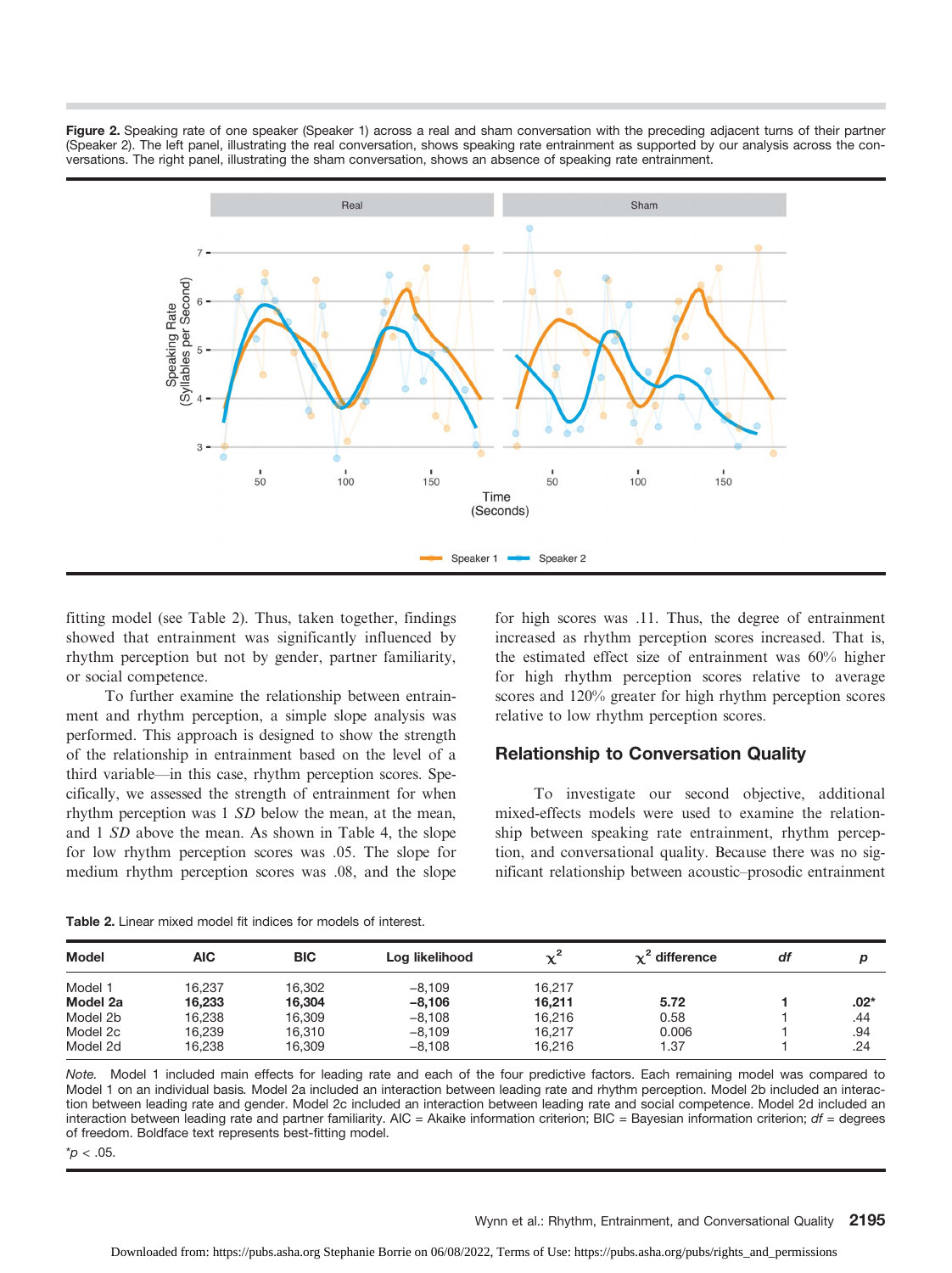Table 3. Results of fixed effects for Model 2a of the analysis of predictive factors.

| b       | SE    | df   | t value | p value     |
|---------|-------|------|---------|-------------|
| 4.12    | 0.11  | 23   | 36.99   | $< .001***$ |
| 0.08    | 0.01  | 4038 | 5.63    | $< .001***$ |
| 0.007   | 0.008 | 20   | 0.89    | .39         |
| 0.53    | 0.16  | 22   | 3.42    | $.002**$    |
| $-0.01$ | 0.03  | 20   | $-0.32$ | .75         |
| 0.10    | 0.06  | 77   | 1.71    | .09         |
| 0.004   | 0.001 | 4575 | 2.40    | $.02*$      |
|         |       |      |         |             |

Note. Only the interaction is indicative of a variable influencing entrainment of speaking rate. Here, the significance of gender simply denotes an overall difference in the speaking rates of male and female participants.  $SE =$  standard error;  $df =$  degrees of freedom.  $p < .05$ . \*\*p  $< .01$ . \*\*\*p  $< .001$ .

and the other three factors, these were included as control variables but were not otherwise investigated within the analysis. We first examined the relationship between entrainment and conversational quality (pathway b). In our model (Model 3), conversational quality was predicted by entrainment score while controlling for rhythm perception, gender, partner familiarity, and social competence. Analysis of results showed no significant effect of entrainment on conversational quality ( $b = 0.20$ ,  $p = .19$ ). We used the same model to examine the direct effect of rhythm perception on conversational quality (pathway  $c$ ). Again, findings showed no direct effect of rhythm perception on conversational quality ( $b = 0.001, p = .76$ ).

## Follow-up Analysis

Given the extensive literature showing a relationship between conversational entrainment and success, our findings regarding the relationship between conversational success (specifically conversational quality) and entrainment were unexpected. However, we note that examination of our model showed a high degree of within-speaker variability in the relationship between entrainment and conversational quality (intraclass correlation = .16). Therefore, it was quite possible that some of this heterogeneity could be predicted by other factors that were influencing this relationship, warranting a more finegrained analysis. One potentially important factor that our data allowed us to account for was partner familiarity. We explored this relationship in a follow-up analysis using a linear mixed model (Model 4). As above, our model included conversational quality as the dependent variable and rhythm perception, gender, and social competence as control variables. The random-effects structure also included random intercepts and slopes (for entrainment) by participant ID, partner ID, and rater ID. However, this model included an interaction between partner familiarity and entrainment. Likelihood ratio tests between Model 3 (i.e., the original model) and Model 4 (i.e., the model with the interaction) revealed Model 4 as the best-fitting model.

As shown in Table 5, results revealed a significant interaction between entrainment and partner familiarity ( $b = 0.42$ ,  $p = .03$ ). Simple slopes analysis showed a relationship between entrainment and conversational quality in conversations between unfamiliar partners ( $b = 0.31$ ,  $p = .056$ ).<sup>6</sup> However, there was no effect of entrainment on conversational quality ( $b = -0.12$ ,  $p = .58$ ) in conversations between familiar partners.<sup>7</sup>

# **Discussion**

The purpose of this study was to examine the role of rhythm perception abilities, firstly on speaking rate entrainment and secondly on the functional outcome of conversational quality. Findings from our first objective showed that rhythm perception abilities were indeed significantly predictive of speaking rate entrainment. Individuals with high rhythm perception abilities modified their speaking rate to align with their interlocutor more than individuals with low rhythm perception abilities. Thus, we provide empirical evidence to support the theoretical model proposed by Phillips-Silver et al. (2010)

 $6$ While this  $p$  value falls just short of the traditionally accepted threshold for statistical significance, there is no meaningful difference between  $p = .05$  and  $p = .056$ . In consideration of this, taken together with results of likelihood ratio tests (showing the significant interaction), we can infer that a relationship likely exists in this instance. See the study of Wasserstein and Lazar (2016) for a wider discussion of  $p$ values.

<sup>&</sup>lt;sup>7</sup>Given these findings, we ran an additional the given the model to investigate whether the direct effect of rhythm perception on conversational quality (pathway  $c$ ) was moderated by partner familiarity. This model was similar to Model 4, but included an interaction term between rhythm perception and partner familiarity while controlling for entrainment, gender, and social competence. As with Model 4, the random-effects structure included random intercepts and slopes by participant ID, rater ID, and partner ID. Findings showed no significant interaction between rhythm perception and partner familiarity (*b* = −0.004, *p* = .34).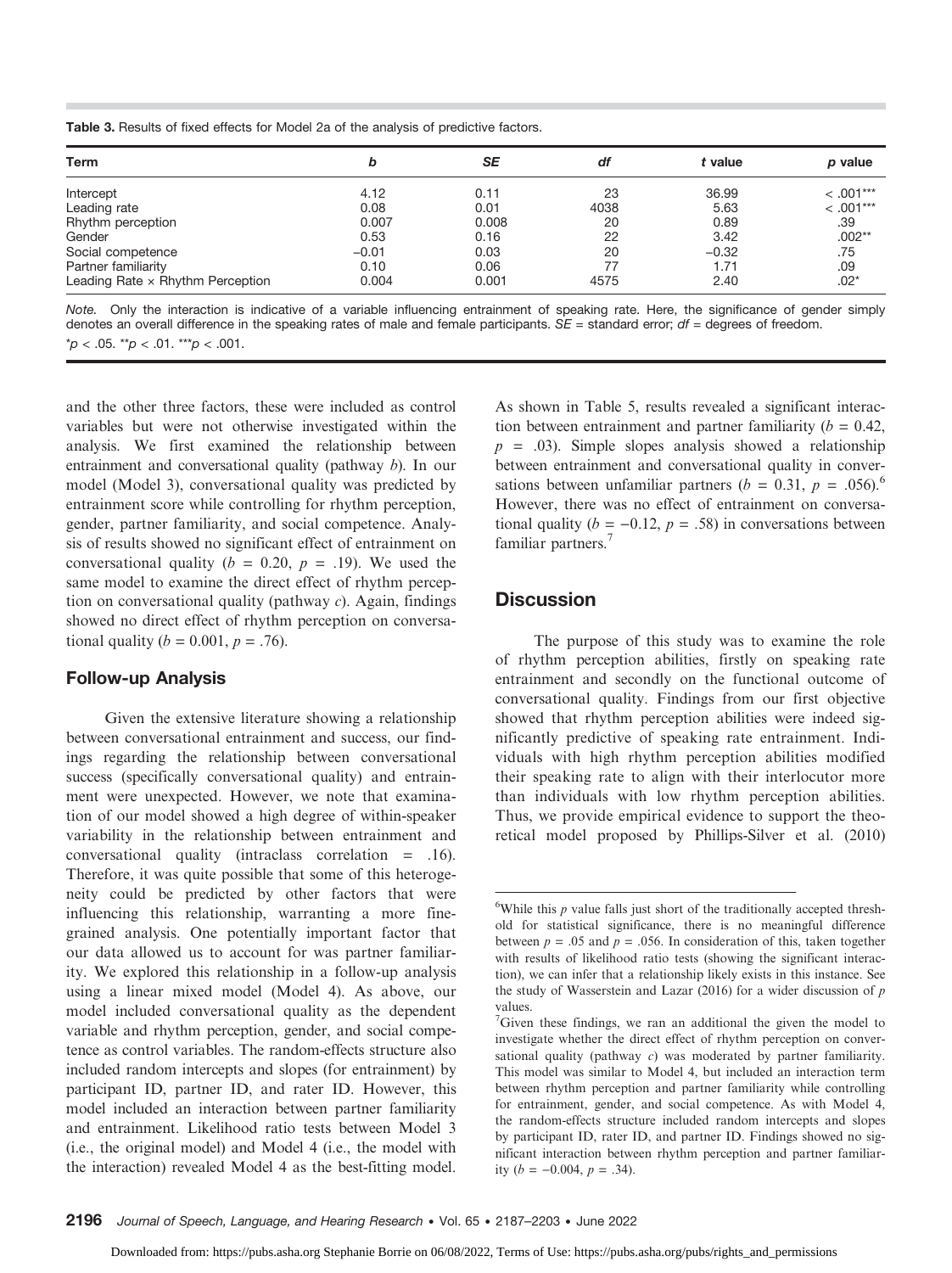| Group                     | <b>Rhythm perception</b><br>score | b    | SE   | 95% confidence<br>intervals | t value | p value |
|---------------------------|-----------------------------------|------|------|-----------------------------|---------|---------|
| High rhythm perception    | 76.63                             | 0.11 | 0.02 | $.07 - .15$                 | 5.74    | < 0.01  |
| Average rhythm perception | 67.43                             | 0.08 | 0.01 | $.05 - .11$                 | 5.63    | < 0.01  |
| Low rhythm perception     | 58.24                             | 0.05 | 0.02 | $.01 - .08$                 | 2.31    | .02     |

Table 4. Results of simple slopes analysis for Model 2a of the predictive factor analysis.

Note. High rhythm perception = scores at 1 SD above the mean. Average rhythm perception = scores at the mean. Low rhythm perception = scores at 1 SD below the mean.  $SE =$  standard error.

specifying rhythm perception abilities as a component of acoustic–prosodic entrainment (here, specifically speaking rate entrainment). A large body of existing research has evidenced rhythmic cues as an important factor in aspects of speech communication, including word segmentation, speech recognition, and syntactic and lexical processing (e.g., Cutler & Norris, 1988; Dilley & McAuley, 2008; Mattys et al., 2005; Rothermich et al., 2012; Schmidt-Kassow & Kotz, 2008). Furthermore, studies have revealed that rhythm cues convey unspoken information, bind turn-taking dynamics, and express emotion (Couper-Kuhlen, 1993; Quinto et al., 2013; Wilson & Wilson, 2005). Here, we add to the existing body of literature, extending the role of rhythm in speech communication to the phenomenon of speaking rate entrainment.

While rhythm perception abilities were significantly predictive of speaking rate entrainment, gender composition, social competence, and partner familiarity were not. Within current literature, consideration of the role that these factors play in entrainment has led to largely disparate and inconclusive findings (e.g., Namy et al., 2002; Pardo, 2006; Pardo et al., 2012, 2018; Street & Cappella, 1989; Street & Murphy, 1987; Weidman et al., 2016; Weise et al., 2019; Yu et al., 2013). Discrepancies may be explained, in part, by considerable variability across experimental design and analysis. Thus, our findings, taken with past literature, lead us to conclude that while these factors may impact acoustic–prosodic entrainment, their influence is likely constrained by contexts and situations.

That rhythm perception facilitates acoustic–prosodic entrainment becomes more meaningful insofar as entrainment leads to functional outcomes in conversation. Our initial results showed no relationship between conversational quality and speaking rate entrainment. At first glance, these findings appear to contradict previous research that shows evidence of entrainment's role on conversational success (e.g., Manson et al., 2013; Michalsky et al., 2018; Polyanskaya et al., 2019a). However, given the large degree of within-participant variability in the relationship between entrainment and success, we chose to investigate this relationship further. Our findings indicated that the relationship between speaking rate entrainment and conversational quality was significantly influenced by partner familiarity. When partners were unfamiliar with one another, there was an effect of speaking rate entrainment on conversational quality. However, when partners were familiar with each other, the findings suggest that they relied less on entrainment of speaking rate to achieve this same measure of success. As the majority of acoustic– prosodic entrainment research has focused on conversations between unfamiliar partners, these findings appear to be aligned with previous literature.

Taken together, our findings suggest that familiar conversational partners are able to utilize other strategies to achieve conversational success that may not be readily available and/or appropriate to unfamiliar partners (e.g., shared experience and humor). These findings, while not originally anticipated, offer important insights into

Table 5. Results of fixed effects for Model 4 of the analysis of predictive factors.

| Term                              | b       | SE    | df  | t value | p value     |
|-----------------------------------|---------|-------|-----|---------|-------------|
| Intercept                         | 4.12    | 0.07  | 72  | 55.43   | $< .001***$ |
| Entrainment                       | 0.31    | 0.15  | 20  | 2.03    | .06         |
| Rhythm perception                 | < 0.001 | 0.003 | 18  | 0.24    | .81         |
| Gender                            | 0.07    | 0.07  | 24  | 0.91    | .37         |
| Social competence                 | 0.01    | 0.01  | 18  | 1.05    | .31         |
| Partner familiarity               | 0.13    | 0.04  | 937 | 3.02    | $.003**$    |
| Entrainment x Partner Familiarity | 0.42    | 0.20  | 126 | $-2.13$ | $.03*$      |

Note.  $SE =$  standard error;  $df =$  degrees of freedom.

 $*p < .05$ .  $*p < .01$ .  $**p < .001$ .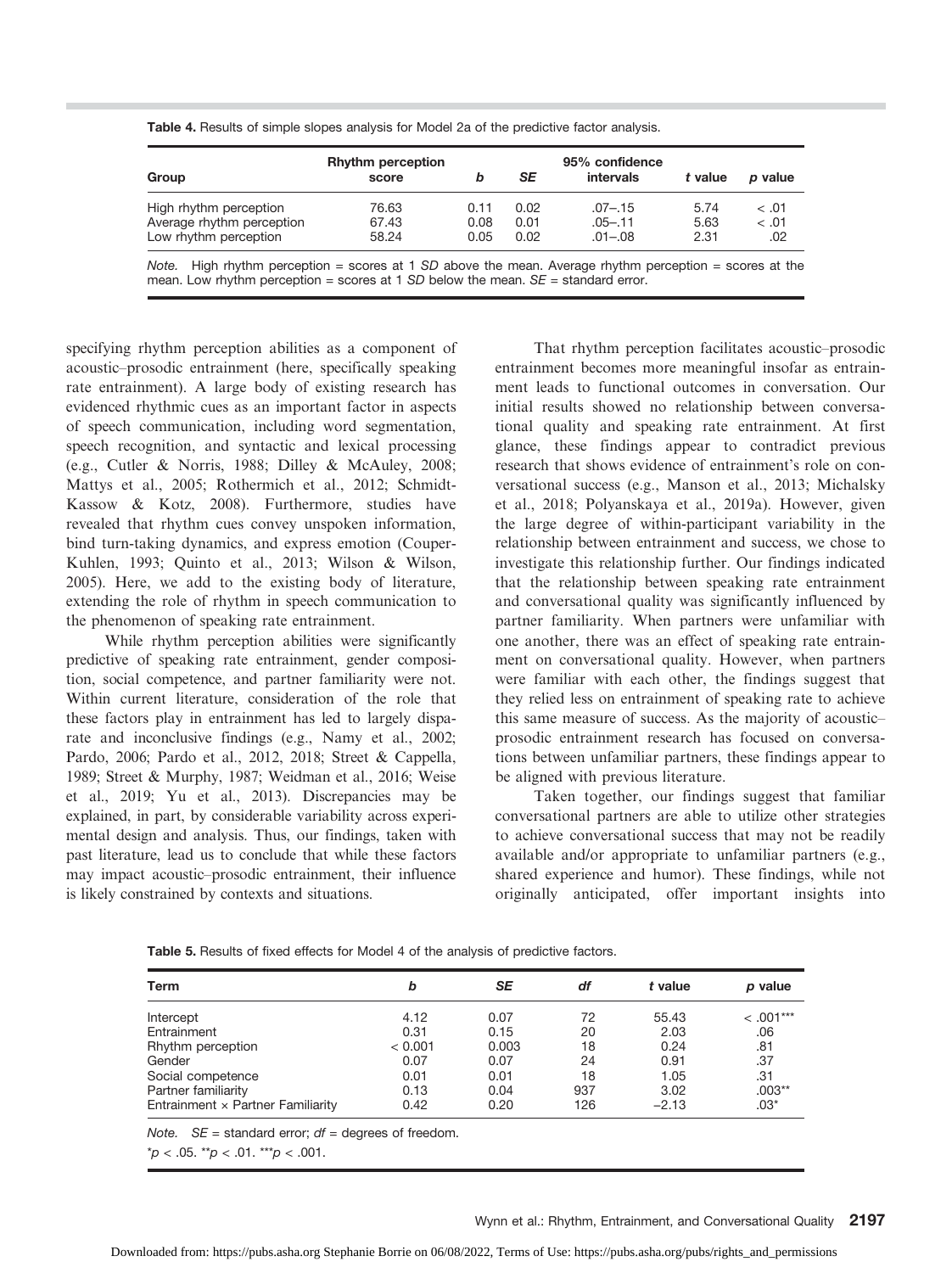conversational dynamics. Here, we lend support to the idea of a synergistic model of conversation (Dideriksen et al., 2019; Fusaroli et al., 2014). That is, successful conversations are not achieved through the use of a single fixed and stagnant strategy. Rather, conversational success may be attained via a number of different pathways, and dyads dynamically adjust and alter their approach depending on what strategies are available, appropriate, and convenient to them in a given conversational context.

Focusing on the findings from unfamiliar partners, we show that that rhythm perception abilities indirectly predicted conversational success, as measured by thirdparty listener observations of conversational quality. Importantly, when controlling for speaking rate entrainment, the direct relationship between these two factors is nonsignificant (and not influenced by partner familiarity). Rather, as aforementioned, results point toward an indirect relationship mediated through entrainment of speaking rate. That is, rhythm perception predicted speaking rate entrainment, and entrainment, in turn, predicted conversational success in unfamiliar partners. As previously discussed, the link between entrainment and success is not new. Novel here is that, using this established relationship, we provide some evidence of a possible mechanism (i.e., entrainment) through which rhythm perception ability may elevate conversational outcomes. These findings offer potential explanations regarding conclusions of previous studies. For example, Loeb et al. (2021) found that rhythmic abilities were predictive of participants' self-reported success in interactional contexts (e.g., leading group discussions and interacting at parties). Although not directly investigated, the authors speculated that this relationship might be driven by entrainment. Our findings provide evidence to support this postulation. Furthermore, other studies have suggested that musical instruction positively influences interpersonal relations (Eerola & Eerola, 2013; Spychiger et al., 1995). Although there are numerous possible explanations for such conclusions, our findings suggest that entrainment, at least in speaking rate, may be responsible, in part, for these effects. That is, as individuals increase their rhythm perception abilities through musical training (e.g., Ireland et al., 2018; Slater et al., 2013), they increase their ability to entrain to their partners, leading to higher levels of conversational success and subsequently increased social benefits.

Given differences in neurotypical populations, our findings offer potential implications in speech-language pathology. Previous research has indicated that rhythm perception deficits are present in many disorders, including autism (e.g., Isenhower et al., 2012), fluency disorders (e.g., Wieland et al., 2015), hearing impairment (e.g., Stabej et al., 2012), aphasia (e.g., Zipse et al., 2014), developmental language disorders (e.g., Weinert, 1992), and traumatic brain injury (e.g., Léard-Schneider &

Lévêque, 2020). Furthermore, evidence from other bodies of literature indicates deficits in entrainment (specifically speaking rate entrainment; e.g., Freeman & Pisoni, 2017; Sawyer et al., 2017; Wynn et al., 2018) and reductions in metrics of conversational success (e.g., Bone et al., 2013; Horton et al., 2020; Keck et al., 2017; Werle et al., 2021) in many of these clinical populations. While these components have been studied in isolation, our findings support the development of a casual framework to collectively consider rhythm perception deficits, acoustic–prosodic entrainment, and conversational success within the context of the conversation. More specifically, our study lends empirical support for earlier postulations that the rhythm deficits present in many populations with communication disorders may impact human interaction in terms of acoustic–prosodic entrainment and, subsequently, successful conversation (Borrie & Liss, 2014). Developing a causal framework to work within would allow hypothesisdriven investigations into rhythmic skills as a target to increase levels of acoustic–prosodic entrainment and conversational success, at least with unfamiliar communication partners. Indeed, rhythmic interventions have been shown to be an effective way to target communication in general (Fujii & Wan, 2014) and interactional skills in particular (e.g., Ghasemtabar et al., 2015; Hidalgo et al., 2017; Nayak et al., 2000; Sharda et al., 2018) across many clinical populations. Therefore, it is possible that these types of interventions may also increase acoustic–prosodic entrainment, leading ultimately to higher levels of conversational success.

# Limitations and Future Directions

Compared to other areas of research in social sciences, the effect sizes of current results are relatively small. However, it is important to contextualize these values. Indeed, the effect sizes reported within this study are typical compared to many studies within entrainment literature (e.g., Cohen-Priva et al., 2017; Ko et al., 2016; Lubold et al., 2019; Schweitzer & Lewandowski, 2013). Key here is that the overall effect size of entrainment within our conversational corpus was large relative to that exhibited by entrainment at the level of chance. We offer some explanations for the small effect sizes reported in this study and more broadly within entrainment research. Within our specific analysis of static local synchrony, a conversation in which the highest level of entrainment possible was attained would only result in a beta coefficient equal to one, with values either above or below this coefficient, indicating less entrainment. Accordingly, by its very nature, this type of analysis yields inherently small effect sizes. Beyond this, we note that, within the context of entrainment, more does not always equate with better.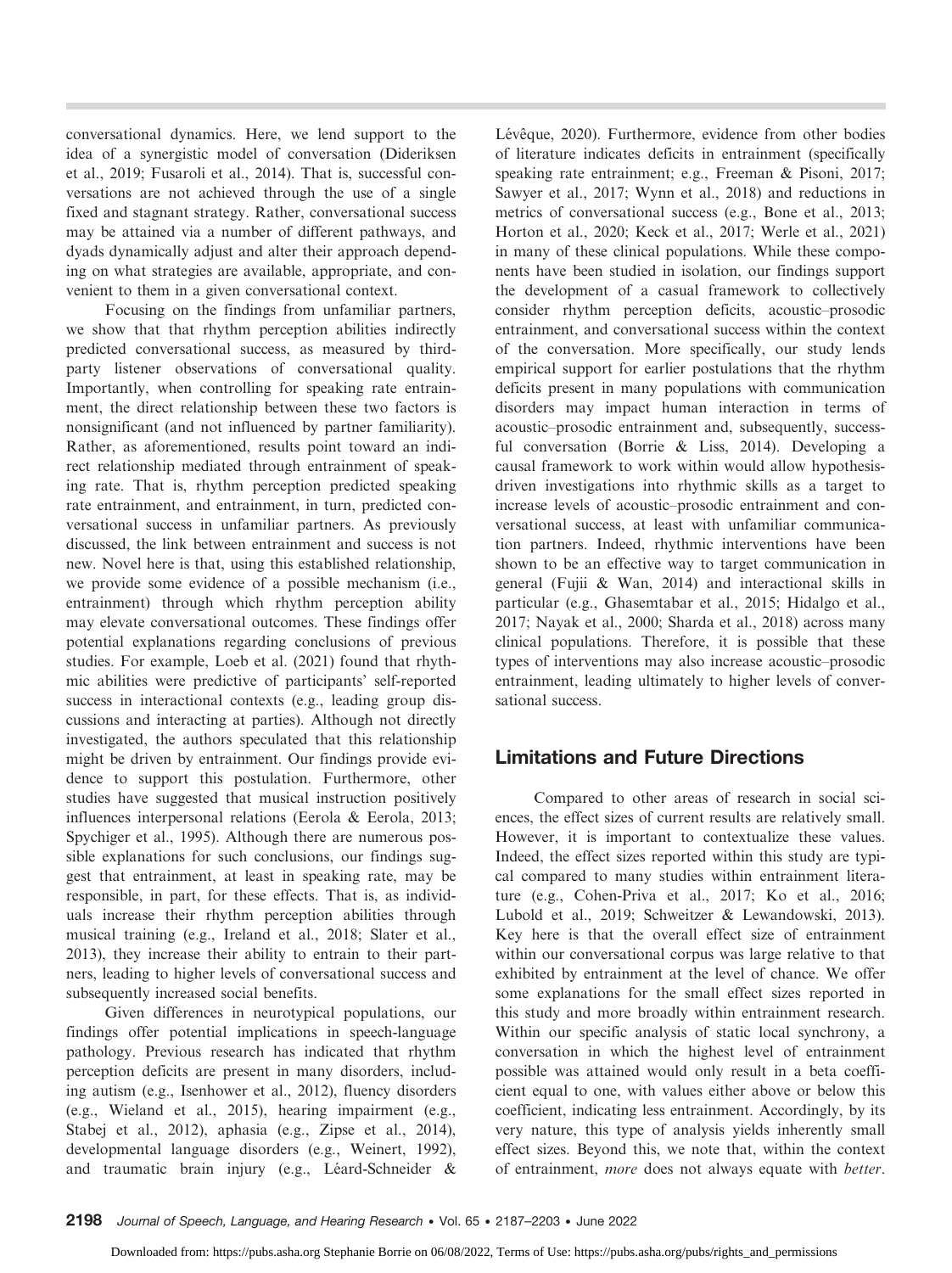A certain degree of entrainment does lead to conversational success. However, at extreme levels (which would be reflected in effect sizes close or equal to one), entrainment becomes obsessive mimicry (i.e., copycatting), and, therefore, may be perceived as being patronizing, condescending, or overfacilitative (Fusaroli et al., 2014; Giles & Smith, 1979). Thus, within the context of entrainment, excessively large effect sizes would likely be indicative of unsuccessful conversations. Studies investigating optimal levels of entrainment for conversational success would allow adequate effect sizes to be established.

Our conversational corpus consisted of 90 conversations, however, we acknowledge that these conversations only came from 20 individuals. While our data collection design, in which many conversations were elicited from each participant, afforded a rigorous means of controlling for external factors including effects of communication partner and intra-individual variability, future studies with larger numbers of participants should be used to substantiate these findings. Our study also focused exclusively on speaking rate entrainment, driven by extensive evidence of its presence in conversations and its role in fostering conversational success (e.g., Manson et al., 2013; Street, 1984; Wynn & Borrie, 2020b). Research has shown that, beyond speaking rate, our perception of rhythm relies on many different factors across phonological, articulatory, phonatory, and temporal aspects of speech (Barry et al., 2009; Cumming, 2010, 2011; Galves et al., 2002; He, 2012; Lee & Todd, 2004; Liss et al., 2009; Ramus et al., 1999; White & Mattys, 2007). Therefore, entrainment of many different features might be influenced by rhythm perception ability. However, this can only be determined by future studies that examine whether findings generalize to other speech features. Beyond these factors, research could also examine other metrics of conversational success. Here, we focused on conversational quality as determined by third-party listener ratings. However, the mediated relationship between rhythm and other conversational metrics such as the dyad's perception of the conversation or objective measures of efficiency could be investigated.

While we only looked at rhythm perception abilities, it is likely that rhythm production abilities also play a mechanistic role in acoustic–prosodic entrainment and conversational success. Beyond simply perceiving the rhythm cues of others, entrainment requires individuals to produce rhythmic cues, enabling integration of the rhythmic input they receive and their speech output (Phillips-Silver et al., 2010). Furthermore, Polyanskaya et al. (2019b) have argued that when speakers produce highly rhythmic speech, it increases the predictability of the incoming signal, allowing for easier cue detection and entrainment between communication partners. Indeed, research suggests that speakers naturally increase their speech rhythmicity when trying to facilitate entrainment

and that highly rhythmic speech leads to higher levels of entrainment (Cerda-Oñate et al., 2021). Additionally, Borrie and colleagues (Borrie et al., 2015; Borrie, Barrett, et al., 2020) have evidenced disruptions in entrainment and success in conversations involving individuals with dysarthria, a speech disorder characterized by rhythm production deficits. Thus, a most comprehensive causal model of acoustic–prosodic entrainment and functional outcomes would include rhythm production and perception.

# **Conclusions**

This study explored the relationship between rhythm perception, speaking rate entrainment, and conversational quality. Here, we showed that rhythm perception abilities predicted the degree of speaking rate entrainment, and in turn, entrainment predicted the level of conversational quality as determined by third-party listener ratings. Thus, taken together, our findings reveal an indirect relationship between rhythm perception abilities and conversational quality as mediated through speaking rate entrainment. These findings offer important implications for understanding the conversations of neurotypical populations and provide empirical evidence toward a framework for considering interactional success in clinical populations with rhythm perception deficits.

# Acknowledgments

This research was supported by National Institute on Deafness and Other Communication Disorders Grant R21DC016084 awarded to Stephanie A. Borrie. The authors gratefully acknowledge research assistants in the Human Interaction Lab at Utah State University for assistance with data collection and analysis.

# References

- Aguilar, L. J., Downey, G., Krauss, R. M., Pardo, J. S., Lane, S., & Bolger, N. (2016). A dyadic perspective on speech accommodation and social connection: Both partners' rejection sensitivity matters. Journal of Personality, 84(2), 165–177. <https://doi.org/10.1111/jopy.12149>
- Aguinis, H., Villamor, I., & Ramani, R. S. (2020). MTurk Research: Review and recommendations. Journal of Management, 47(4), 823–837.<https://doi.org/10.1177/0149206320969787>
- Baker, R., & Hazan, V. (2011). DiapixUK: Task materials for the elicitation of multiple spontaneous speech dialogs. Behavior Research Methods, 43(3), 761–770. [https://doi.org/10.3758/](https://doi.org/10.3758/s13428-011-0075-y) [s13428-011-0075-y](https://doi.org/10.3758/s13428-011-0075-y)
- Balaam, M., Fitzpatrick, G., Good, J., & Harris, E. (2011). Enhancing interactional synchrony with an ambient display. In Proceedings of the SIGCHI Conference on Human Factors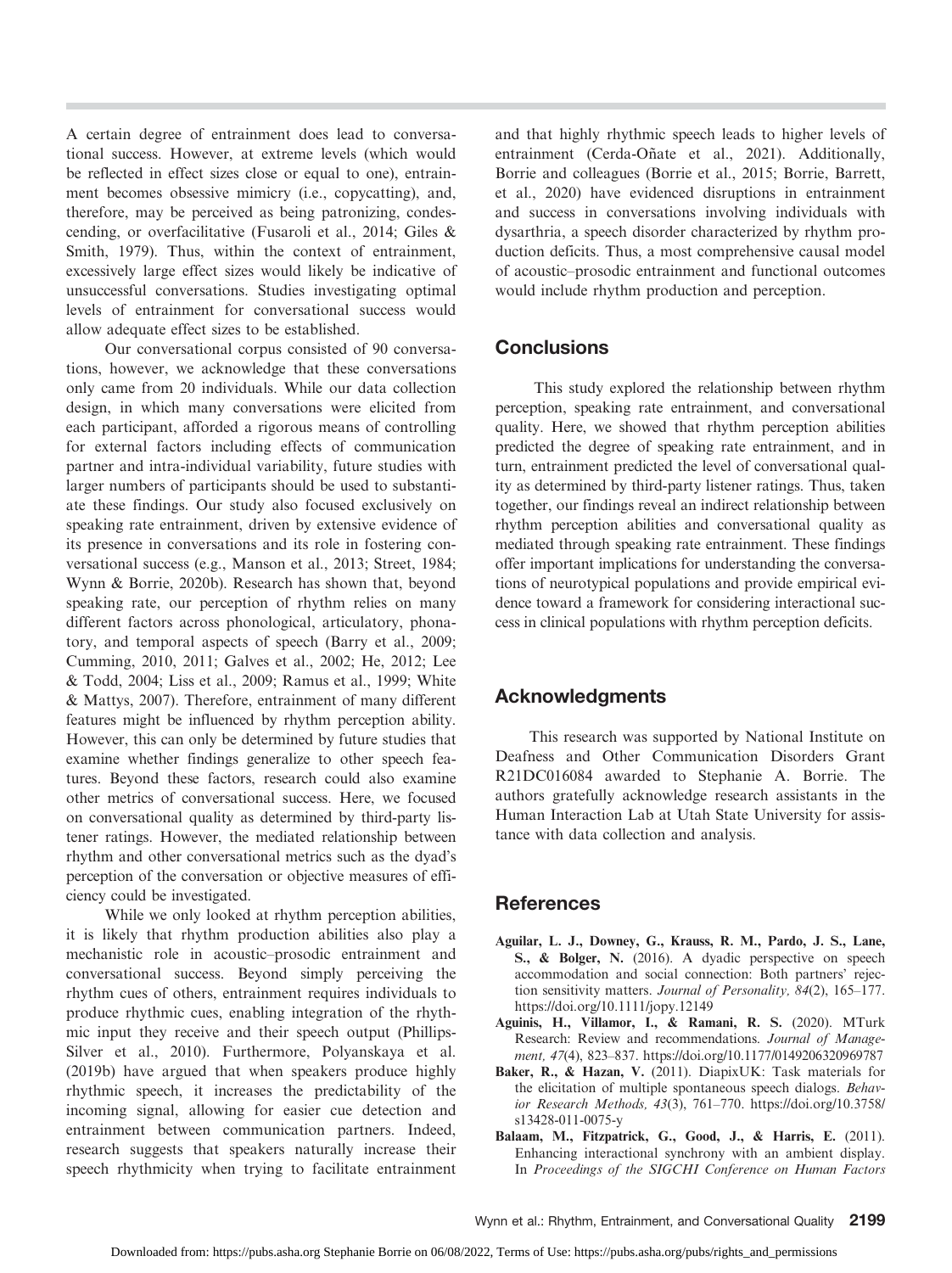in Computing Systems (pp. 867–876). Association for Computing Machinery.<https://doi.org/10.1145/1978942.1979070>

- Barry, W., Andreeva, B., & Koreman, J. (2009). Do rhythm measures reflect perceived rhythm? *Phonetica*, 66(1-2), 78-94. <https://doi.org/10.1159/000208932>
- Bates, D., Maechler, M., Bolker, B., & Walker, S. (2015). Fitting linear mixed-effects models using lme4. Journal of Statistical Software, 67(1), 1–48.<https://doi.org/10.18637/jss.v067.i01>
- Bernieri, F. J., Davis, J. M., Rosenthal, R., & Knee, C. R. (1994). Interactional synchrony and rapport: Measuring synchrony in displays devoid of sound and facial affect. Personality and Social Psychology Bulletin, 20(3), 303–311. [https://doi.org/10.](https://doi.org/10.1177/0146167294203008) [1177/0146167294203008](https://doi.org/10.1177/0146167294203008)
- Boersma, P., & Weenink, D. (2020). Praat: Doing phonetics by computer (Version 6.1) [Computer software]. [http://www.](http://www.praat.org) [praat.org](http://www.praat.org)
- Bone, D., Lee, C. C., Chaspari, T., Black, M. P., Williams, M. E., Lee, S., Levitt, P., & Narayanan, S. (2013). Acousticprosodic, turn-taking, and language cues in child–psychologist interactions for varying social demand. In Proceedings of the Annual Conference of the International Speech Communication Association (pp. 2400–2404). INTERSPEECH.
- Borrie, S. A., Barrett, T. S., Liss, J. M., & Berisha, V. (2020). Sync pending: Characterizing conversational entrainment in dysarthria using a multidimensional, clinically-informed approach. Journal of Speech, Language, and Hearing Research, 63(1), 83–94.<https://doi.org/10.3389/fpsyg.2015.01187>
- Borrie, S. A., Barrett, T. S., Willi, M. M., & Berisha, V. (2019). Syncing up for a good conversation: A clinically meaningful methodology for capturing conversational entrainment in the speech domain. Journal of Speech, Language, and Hearing Research, 62(2), 283–296. [https://doi.org/10.1044/2018\\_JSLHR-](https://doi.org/10.1044/2018_JSLHR-S-18-0210)[S-18-0210](https://doi.org/10.1044/2018_JSLHR-S-18-0210)
- Borrie, S. A., Lansford, K. L., & Barrett, T. S. (2017). Rhythm perception and its role in perception and learning of dysrhythmic speech. Journal of Speech, Language, and Hearing Research, 60(3), 561–570. [https://doi.org/10.1044/2016\\_JSLHR-](https://doi.org/10.1044/2016_JSLHR-S-16-0094)[S-16-0094](https://doi.org/10.1044/2016_JSLHR-S-16-0094)
- Borrie, S. A., & Liss, J. M. (2014). Rhythm as a coordinating device: Entrainment with disordered speech. Journal of Speech, Language, and Hearing Research, 57(3), 815–824. [https://doi.org/10.1044/2014\\_JSLHR-S-13-0149](https://doi.org/10.1044/2014_JSLHR-S-13-0149)
- Borrie, S. A., Lubold, N., & Pon-Barry, H. (2015). Disordered speech disrupts conversational entrainment: A study of acoustic-prosodic entrainment and communicative success in populations with communication challenges. Frontiers in Psychology, 6, 1187.<https://doi.org/10.3389/fpsyg.2015.01187>
- Borrie, S. A., Wynn, C. J., Berisha, V., Lubold, N., Willi, M. M., Coelho, C. A., & Barrett, T. S. (2020). Conversational coordination of articulation responds to context: A clinical test case with traumatic brain injury. Journal of Speech, Language, and Hearing Research, 63(8), 2567–2577. [https://doi.org/10.1044/](https://doi.org/10.1044/2020_JSLHR-20-00104) [2020\\_JSLHR-20-00104](https://doi.org/10.1044/2020_JSLHR-20-00104)
- Byun, T. M., Halpin, P. F., & Szeredi, D. (2015). Online crowdsourcing for efficient rating of speech: A validation study. Journal of Communication Disorders, 53, 70–83. [https://doi.](https://doi.org/10.1016/j.jcomdis.2014.11.003) [org/10.1016/j.jcomdis.2014.11.003](https://doi.org/10.1016/j.jcomdis.2014.11.003)
- Canette, L.-H., Bedoin, N., Lalitte, P., Bigand, E., & Tillmann, B. (2019). The regularity of rhythmic primes influences syntax processing in adults. Auditory Perception & Cognition, 2(3), 163–179.<https://doi.org/10.1080/25742442.2020.1752080>
- Cerda-Oñate, K., Toledo, G., & Ordin, M. (2021). Speech rhythm convergence in a dyadic reading task. Speech Communication, 131, 1–12.<https://doi.org/10.1016/j.specom.2021.04.003>
- Cohen-Priva, C. U., Edelist, L., & Gleason, E. (2017). Converging to the baseline: Corpus evidence for convergence in speech rate to interlocutor's baseline. Journal of the Acoustical Society of America, 141(5), 2989–2996. [https://doi.org/10.1121/1.](https://doi.org/10.1121/1.4982199) [4982199](https://doi.org/10.1121/1.4982199)
- Couper-Kuhlen, E. (1993). English speech rhythm: Form and function in everyday verbal interaction. John Benjamins. [https://](https://doi.org/10.1075/pbns.25) [doi.org/10.1075/pbns.25](https://doi.org/10.1075/pbns.25)
- Cumming, R. E. (2010). The interdependence of tonal and durational cues in the perception of rhythmic groups. Phonetica, 67(4), 219–242.<https://doi.org/10.1159/000324132>
- Cumming, R. E. (2011). The language-specific interdependence of tonal and durational cues in perceived rhythmicality. Phonetica, 68(1–2), 1–25.<https://doi.org/10.1159/000327223>
- Cutler, A., & Norris, D. (1988). The role of strong syllables in segmentation for lexical access. Journal of Experimental Psychology: Human Perception and Performance, 14(1), 113–121. <https://doi.org/10.1037/0096-1523.14.1.113>
- Dideriksen, C., Fusaroli, R., Tylén, K., Dingemanse, M., & Christiansen, M. H. (2019). Contextualizing conversational strategies: Backchannel, repair and linguistic alignment in spontaneous and task-oriented conversations. CogSci.
- Dilley, L. C., & McAuley, J. D. (2008). Distal prosodic context affects word segmentation and lexical processing. Journal of Memory and Language, 59(3), 294–311. [https://doi.org/10.](https://doi.org/10.1016/j.jml.2008.06.006) [1016/j.jml.2008.06.006](https://doi.org/10.1016/j.jml.2008.06.006)
- Duran, N. D., & Fusaroli, R. (2017). Conversing with a devil's advocate: Interpersonal coordination in deception and disagreement. PLOS ONE, 12(6), e0178140. [https://doi.org/10.](https://doi.org/10.1371/journal.pone.0178140) [1371/journal.pone.0178140](https://doi.org/10.1371/journal.pone.0178140)
- Eerola, P.-S., & Eerola, T. (2013). Extended music education enhances the quality of school life. Music Education Research, 16(1), 88–104.<https://doi.org/10.1080/14613808.2013.829428>
- Freeman, V., & Pisoni, D. B. (2017). Speech rate, rate-matching, and intelligibility in early-implanted cochlear implant users. The Journal of the Acoustical Society of America, 142(2), 1043–1054.<https://doi.org/10.1121/1.4998590>
- Fujii, S., & Schlaug, G. (2013). Corrigendum: The Harvard Beat Assessment Test (H-BAT): A battery for assessing beat perception and production and their dissociation. Frontiers in Human Neuroscience, 7, 771. [https://doi.org/10.3389/fnhum.](https://doi.org/10.3389/fnhum.2014.00870) [2014.00870](https://doi.org/10.3389/fnhum.2014.00870)
- Fujii, S., & Wan, C. Y. (2014). The role of rhythm in speech and language rehabilitation: The SEP Hypothesis. Frontiers in Human Neuroscience, 8, 777. [https://doi.org/10.3389/fnhum.](https://doi.org/10.3389/fnhum.2014.00777) [2014.00777](https://doi.org/10.3389/fnhum.2014.00777)
- Fusaroli, R., Rączaszek-Leonardi, J., & Tylén, K. (2014). Dialog as interpersonal synergy. New Ideas in Psychology, 32, 147–157. https://doi-org/10.1016/j.newideapsych.2013.03.005
- Galves, A., Garcia, J., Duarte, D., & Galves, C. (2002). Sonority as a basis for rhythmic class discrimination. In B. Bel & I. Marlien (Eds.), Proceedings of Speech Prosody, Aix-en-Provençe, France. Speech Prosody Special Interest Group.
- Ghasemtabar, S. N., Hosseini, M., Fayyaz, I., Arab, S., Naghashian, H., & Poudineh, Z. (2015). Music therapy: An effective approach in improving social skills of children with autism. Advanced Biomedical Research, 4(1), 157. [https://doi.](https://doi.org/10.4103/2277-9175.161584) [org/10.4103/2277-9175.161584](https://doi.org/10.4103/2277-9175.161584)
- Giles, H., & Smith, P. (1979). Accommodation theory: Optimal levels of convergence. In H. Giles & R. N. St. Clair (Eds.), Language and social psychology (pp. 45–65). Blackwell.
- Gordon, R. L., Shivers, C. M., Wieland, E. A., Kotz, S. A., Yoder, P. J., & Devin McAuley, J. (2015). Musical rhythm discrimination explains individual differences in grammar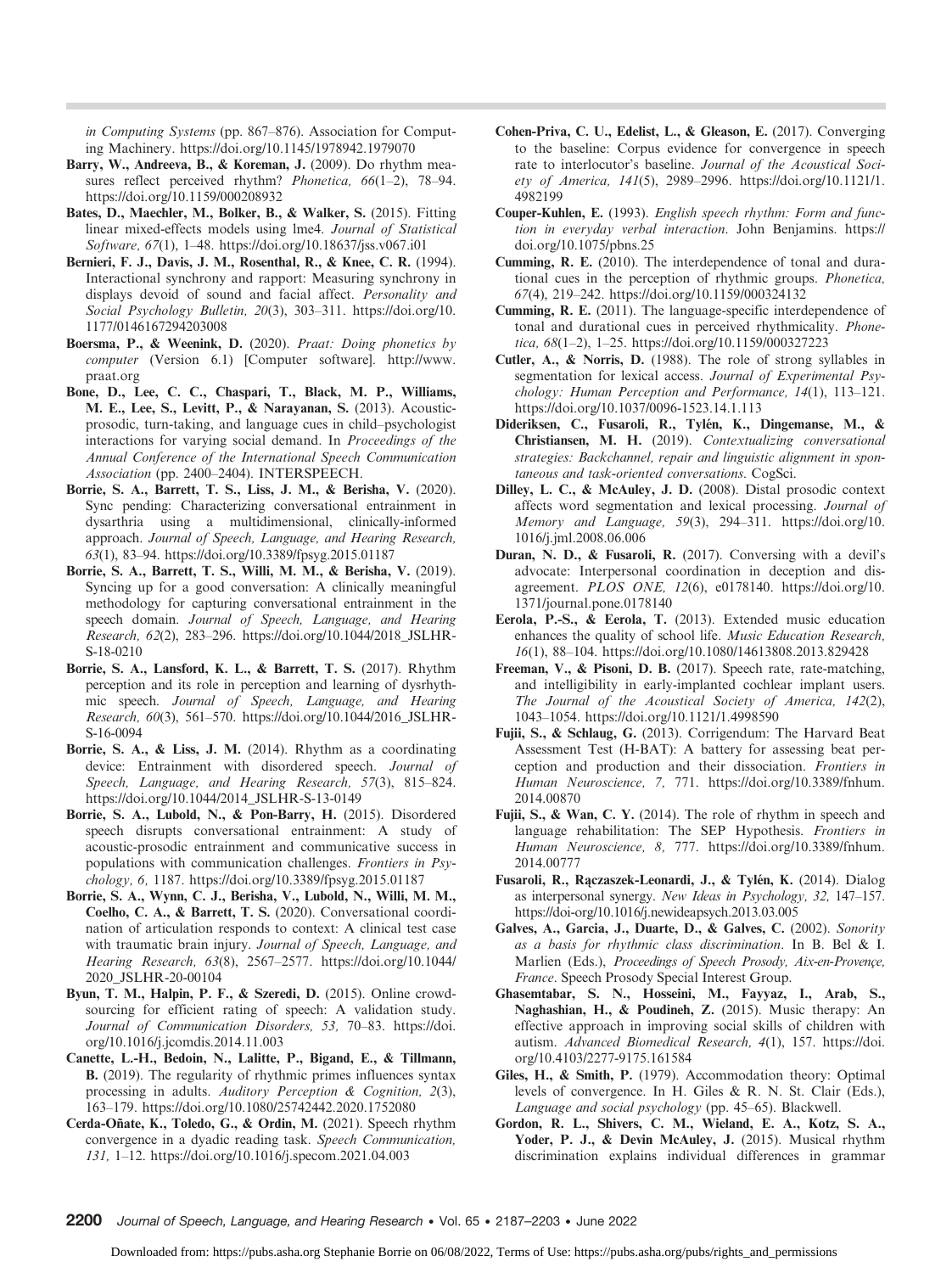skills in children. Developmental Science, 18(4), 635–644. https://doi.org/10.1111/desc.12230

- Grahn, J. A., & Schuit, D. (2012). Individual differences in rhythmic ability: Behavioral and neuroimaging investigations. Psychomusicology: Music, Mind, and Brain, 22(2), 105–121. [https://](https://doi.org/10.1037/a0031188) [doi.org/10.1037/a0031188](https://doi.org/10.1037/a0031188)
- Gregory, S. W., Jr., & Webster, S. (1996). A nonverbal signal in voices of interview partners effectively predicts communication accommodation and social status perceptions. Journal of Personality and Social Psychology, 70(6), 1231–1240. [https://](https://doi.org/10.1037/0022-3514.70.6.1231) [doi.org/10.1037/0022-3514.70.6.1231](https://doi.org/10.1037/0022-3514.70.6.1231)
- Harter, S. (2012). Manual for the self-perception profile for college students. University of Denver.
- Hausen, M., Torppa, R., Salmela, V. R., Vainio, M., & Särkämö, T. (2013). Music and speech prosody: A common rhythm. Frontiers in Psychology, 4, 566.<https://doi.org/10.3389/fpsyg.2013.00566>
- He, L. (2012). Syllabic intensity variations as quantification of speech rhythm: Evidence from both L1 and L2. In Q. Ma, H. Ding, & D. Hirst (Eds.), Proceedings of Speech Prosody (pp. 466–469). International Speech Communication Association.<https://doi.org/10.5167/UZH-127263>
- Hidalgo, C., Falk, S., & Schön, D. (2017). Speak on time! Effects of a musical rhythmic training on children with hearing loss. Hearing Research, 351, 11–18. [https://doi.org/10.1016/j.heares.](https://doi.org/10.1016/j.heares.2017.05.006) [2017.05.006](https://doi.org/10.1016/j.heares.2017.05.006)
- Horton, S., Humby, K., & Jerosch-Herold, C. (2020). Development and preliminary validation of a patient-reported outcome measure for conversation partner schemes: The Conversation and Communication Questionnaire for people with aphasia (CCQA). Aphasiology, 34(9), 1112–1137. [https://doi.](https://doi.org/10.1080/02687038.2020.1738160) [org/10.1080/02687038.2020.1738160](https://doi.org/10.1080/02687038.2020.1738160)
- Ingham, R. J., Sato, W., Finn, P., & Belknap, H. (2001). The modification of speech naturalness during rhythmic stimulation treatment of stuttering. Journal of Speech, Language, and Hearing Research, 44(4), 841–852. [https://doi.org/10.1044/](https://doi.org/10.1044/1092-4388(2001/066)) [1092-4388\(2001/066\)](https://doi.org/10.1044/1092-4388(2001/066))
- Ireland, K., Parker, A., Foster, N., & Penhune, V. (2018). Rhythm and melody tasks for school-aged children with and without musical training: Age-equivalent scores and reliability. Frontiers in Psychology, 9, 426. [https://doi.org/10.3389/fpsyg.2018.](https://doi.org/10.3389/fpsyg.2018.00426) [00426](https://doi.org/10.3389/fpsyg.2018.00426)
- Isenhower, R. W., Marsh, K. L., Richardson, M. J., Helt, M., Schmidt, R. C., & Fein, D. (2012). Rhythmic bimanual coordination is impaired in young children with autism spectrum disorder. Research in Autism Spectrum Disorders, 6(1), 25–31. <https://doi.org/10.1016/j.rasd.2011.08.005>
- Jonell, P., Kucherenko, T., Torre, I., & Beskow, J. (2020). Can we trust online crowdworkers?: Comparing online and offline participants in a preference test of virtual agents. In Proceedings of the 2020 IVA Conference on Intelligent Virtual Agents. Association for Computing Machinery.
- Keck, C. S., Creaghead, N. A., Turkstra, L. S., Vaughn, L. M., & Kelchner, L. N. (2017). Pragmatic skills after childhood traumatic brain injury: Parents' perspectives. Journal of Communication Disorders, 69, 106–118. [https://doi.org/10.1016/j.](https://doi.org/10.1016/j.jcomdis.2017.08.002) [jcomdis.2017.08.002](https://doi.org/10.1016/j.jcomdis.2017.08.002)
- Keith, M. G., Tay, L., & Harms, P. D. (2017). Systems perspective of Amazon Mechanical Turk for organizational research: Review and recommendations. Frontiers in Psychology, 8, 1359.<https://doi.org/10.3389/fpsyg.2017.01359>
- Kim, M., Horton, W. S., & Bradlow, A. R. (2011). Phonetic convergence in spontaneous conversations as a function of interlocutor language distance. Laboratory Phonology, 2(1), 125–156. <https://doi.org/10.1515/labphon.2011.004>
- Ko, E.-S., Seidl, A., Cristia, A., Reimchen, M., & Soderstrom, M. (2016). Entrainment of prosody in the interaction of mothers with their young children. Journal of Child Language, 43(2), 284–309.<https://doi.org/10.1017/S0305000915000203>
- Kuznetsova, A., Brockhoff, P. B., & Christensen, R. H. B. (2017). lmerTestPackage: Tests in linear mixed effects models. Journal of Statistical Software, 82(13), 1–26. [https://doi.org/10.18637/](https://doi.org/10.18637/jss.v082.i13) [jss.v082.i13](https://doi.org/10.18637/jss.v082.i13)
- Lagrois, M. É., Palmer, C., & Peretz, I. (2019). Poor synchronization to musical beat generalizes to speech. Brain Sciences, 9(7), 157.<https://doi.org/10.3390/brainsci9070157>
- Law, L. N. C., & Zentner, M. (2012). Assessing musical abilities objectively: Construction and validation of the profile of music perception skills. PLOS ONE, 7(12), e52508. [https://](https://doi.org/10.1371/journal.pone.0052508) [doi.org/10.1371/journal.pone.0052508](https://doi.org/10.1371/journal.pone.0052508)
- Lee, C. S., & Todd, N. P. M. (2004). Towards an auditory account of speech rhythm: Application of a model of the auditory 'primal sketch' to two multi-language corpora. Cognition, 93(3), 225–254. [https://doi.org/10.1016/j.cognition.2003.](https://doi.org/10.1016/j.cognition.2003.10.012) [10.012](https://doi.org/10.1016/j.cognition.2003.10.012)
- Lehnert-LeHouillier, H., Terrazas, S., & Sandoval, S. (2020). Prosodic entrainment in conversations of verbal children and teens on the autism spectrum. Frontiers in Psychology, 11, 582221.<https://doi.org/10.3389/fpsyg.2020.582221>
- Levitan, R., & Hirschberg, J. (2011). Measuring acoustic-prosodic entrainment with respect to multiple levels and dimensions. In Proceedings of the Annual Conference of the International Speech Communication Association (pp. 3081–3084). INTERSPEECH.
- Lewandowski, N., & Jilka, M. (2019). Phonetic convergence, language talent, personality and attention, Frontiers in Communication, 4.<https://doi.org/10.3389/fcomm.2019.00018>
- Léard-Schneider, L., & Lévêque, Y. (2020). Perception of music and speech prosody after traumatic brain injury. PsyArXiv. <https://doi.org/10.31234/osf.io/w7cbf>
- Liss, J. M., White, L., Mattys, S. L., Lansford, K., Lotto, A. J., Spitzer, S. M., & Caviness, J. N. (2009). Quantifying speech rhythm abnormalities in the dysarthrias. Journal of Speech, Language, and Hearing Research, 52(5), 1334–1352. [https://](https://doi.org/10.1044/1092-4388(2009/08-0208)) [doi.org/10.1044/1092-4388\(2009/08-0208\)](https://doi.org/10.1044/1092-4388(2009/08-0208))
- Local, J. (2007). Phonetic detail and the organization of talk-ininteraction. In Proceedings of the 16th International Congress of Phonetic Sciences (ICPhS XVI) (pp. 6–10).
- Loeb, D., Reed, J., Golinkoff, R. M., & Hirsh-Pasek, K. (2021). Tuned in: Musical rhythm and social skills in adults. Psychology of Music, 49(2), 273–286. [https://doi.org/10.1177/](https://doi.org/10.1177/0305735619850880) [0305735619850880](https://doi.org/10.1177/0305735619850880)
- Long, J. A. (2019). interactions: Comprehensive, user-friendly toolkit for probing interactions. R package version 1.1.3. <https://cran.r-project.org/package=interactions>
- Lubold, N., Borrie, S. A., Barrett, T. S., Willi, M. M., & Berisha, V. (2019). Do conversational partners entrain on articulatory precision? In Proceedings of the Annual Conference of the International Speech Communication Association (pp. 1931–1935). INTERSPEECH.
- Magne, C., Jordan, D. K., & Gordon, R. L. (2016). Speech rhythm sensitivity and musical aptitude: ERPs and individual differences. Brain and Language, 153-154, 13-19. [https://doi.](https://doi.org/10.1016/j.bandl.2016.01.001) [org/10.1016/j.bandl.2016.01.001](https://doi.org/10.1016/j.bandl.2016.01.001)
- Mattys, S. L., White, L., & Melhorn, J. F. (2005). Integration of multiple speech segmentation cues: A hierarchical framework. Journal of Experimental Psychology: General, 134(4), 477–500. <https://doi.org/10.1037/0096-3445.134.4.477>
- Manson, J. H., Bryant, G. A., Gervais, M. M., & Kline, M. A. (2013). Convergence of speech rate in conversation predicts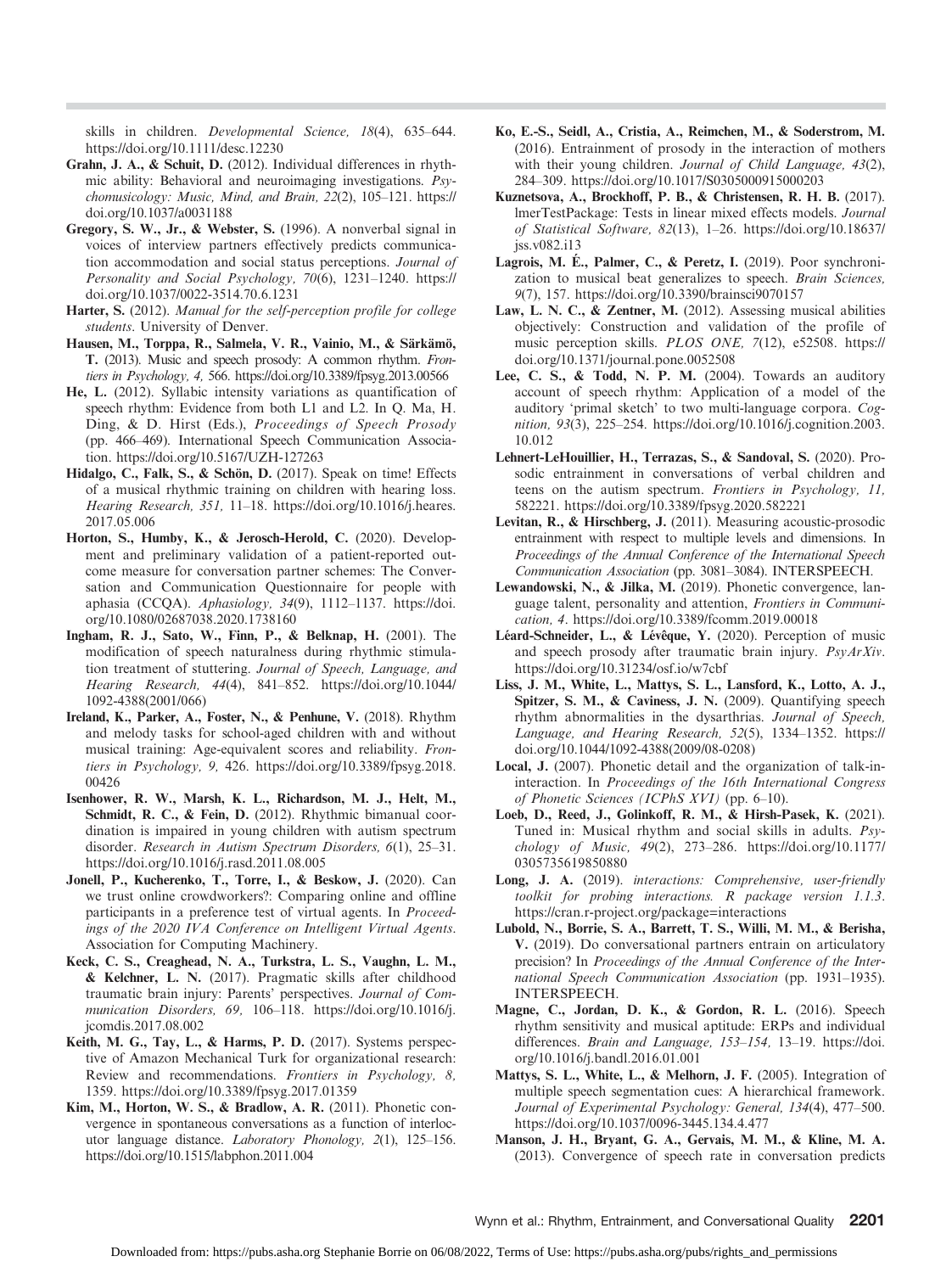cooperation. Evolution and Human Behavior, 34(6), 419–426. <https://doi.org/10.1016/j.evolhumbehav.2013.08.001>

- Michalsky, J., Schoormann, H., & Niebuhr, O. (2018). Conversational quality is affected by and reflected in prosodic entrainment. In International Conference on Speech Prosody (pp. 389–392).
- Namy, L. L., Nygaard, L. C., & Sauerteig, D. (2002). Gender differences in vocal accommodation: The role of perception. Journal of Language and Social Psychology, 21(4), 422–432. <https://doi.org/10.1177/026192702237958>
- Natale, M. (1975). Convergence of mean vocal intensity in dyadic communication as a function of social desirability. Journal of Personality and Social Psychology, 32(5), 790–804. [https://doi.](https://doi.org/10.1037/0022-3514.32.5.790) [org/10.1037/0022-3514.32.5.790](https://doi.org/10.1037/0022-3514.32.5.790)
- Nayak, S., Wheeler, B. L., Shiflett, S. C., & Agostinelli, S. (2000). Effect of music therapy on mood and social interaction among individuals with acute traumatic brain injury and stroke. Rehabilitation Psychology, 45(3), 274–283. [https://doi.](https://doi.org/10.1037/0090-5550.45.3.274) [org/10.1037/0090-5550.45.3.274](https://doi.org/10.1037/0090-5550.45.3.274)
- Nenkova, A., Gravano, A., & Hirschberg, J. (2008). High frequency word entrainment in spoken dialogue. In Proceedings of ACL-08: HLT, Short Papers (pp. 169–172). Association for Computational Linguistics.
- Pardo, J. S. (2006). On phonetic convergence during conversational interaction. The Journal of the Acoustical Society of America, 119(4), 2382–2393.<https://doi.org/10.1121/1.2178720>
- Pardo, J. S., Gibbons, R., Suppes, A., & Krauss, R. M. (2012). Phonetic convergence in college roommates. Journal of Phonetics, 40(1), 190–197. [https://doi.org/10.1016/j.wocn.2011.10.](https://doi.org/10.1016/j.wocn.2011.10.001) [001](https://doi.org/10.1016/j.wocn.2011.10.001)
- Pardo, J. S., Urmanche, A., Wilman, S., Wiener, J., Mason, N., Francis, K., & Ward, M. (2018). A comparison of phonetic convergence in conversational interaction and speech shadowing. Journal of Phonetics, 69, 1–11. [https://doi.org/10.1016/j.](https://doi.org/10.1016/j.wocn.2018.04.001) [wocn.2018.04.001](https://doi.org/10.1016/j.wocn.2018.04.001)
- Parker, M. A., & Borrie, S. A. (2018). Judgments of intelligence and likability of young adult female speakers of American English: The influence of vocal fry and the surrounding acoustic-prosodic context. Journal of Voice, 32(5), 538–545. <https://doi.org/10.1016/j.jvoice.2017.08.002>
- Phillips-Silver, J., Aktipis, C. A., & Bryant, A. G. (2010). The ecology of entrainment: Foundations of coordinated rhythmic movement. Music Perception: An Interdisciplinary Journal, 28(1), 3–14.<http://doi.org/10.1525/mp.2010.28.1.3>
- Pickering, M. J., & Garrod, S. (2004). Toward a mechanistic psychology of dialogue. Behavioral and Brain Sciences, 27(2). <https://doi.org/10.1017/S0140525X04000056>
- Polonenko, M. J., Giannantonio, S., Papsin, B. C., Marsella, P., & Gordon, K. A. (2017). Music perception improves in children with bilateral cochlear implants or bimodal devices. Journal of the Acoustical Society of America, 141(6), 4494–4507. <https://doi.org/10.1121/1.4985123>
- Polyanskaya, L., Samuel, A. G., & Ordin, M. (2019a). Speech rhythm convergence as a social coalition signal. Evolutionary Psychology, 17(3), 147470491987933. [https://doi.org/10.1177/](https://doi.org/10.1177/1474704919879335) [1474704919879335](https://doi.org/10.1177/1474704919879335)
- Polyanskaya, L., Samuel, A. G., & Ordin, M. (2019b). Regularity in speech rhythm as a social coalition signal. Annals of the New York Academy of Sciences, 1453(1), 153–165. [https://doi.](https://doi.org/10.1111/nyas.14193) [org/10.1111/nyas.14193](https://doi.org/10.1111/nyas.14193)
- Quinto, L., Thompson, W. F., & Keating, F. L. (2013). Emotional communication in speech and music: The role of melodic and rhythmic contrasts. Frontiers in Psychology, 4, 184. [https://doi.](https://doi.org/10.3389/fpsyg.2013.00184) [org/10.3389/fpsyg.2013.00184](https://doi.org/10.3389/fpsyg.2013.00184)
- Ramus, F., Nespor, M., & Mehler, J. (1999). Correlates of linguistic rhythm in the speech signal. Cognition, 73(3), 265–292. [https://doi.org/10.1016/S0010-0277\(99\)00058-X](https://doi.org/10.1016/S0010-0277(99)00058-X)
- R Development Core Team. (2019). R: A language and environment for statistical computing.<https://www.R-project.org/>
- Reichel, U. D., Beňuš, Š., & Mády, K. (2018). Entrainment profiles: Comparison by gender, role, and feature set. Speech Communication, 100, 46–57. [https://doi.org/10.1016/j.specom.](https://doi.org/10.1016/j.specom.2018.04.009) [2018.04.009](https://doi.org/10.1016/j.specom.2018.04.009)
- Rothermich, K., Schmidt-Kassow, M., & Kotz, S. A. (2012). Rhythm's gonna get you: Regular meter facilitates semantic sentence processing. Neuropsychologia, 50(2), 232–244. [https://](https://doi.org/10.1016/j.neuropsychologia.2011.10.025) [doi.org/10.1016/j.neuropsychologia.2011.10.025](https://doi.org/10.1016/j.neuropsychologia.2011.10.025)
- Sawyer, J., Matteson, C., Ou, H., & Nagase, T. (2017). The effects of parent-focused slow relaxed speech intervention on articulation rate, response time latency, and fluency in preschool children who stutter. Journal of Speech, Language, and Hearing Research, 60(4), 794–809. [https://doi.org/10.1044/](https://doi.org/10.1044/2016_JSLHR-S-16-0002) [2016\\_JSLHR-S-16-0002](https://doi.org/10.1044/2016_JSLHR-S-16-0002)
- Schmidt-Kassow, M., & Kotz, S. A. (2008). Entrainment of syntactic processing? ERP-responses to predictable time intervals during syntactic reanalysis. Brain Research, 1226, 144–155. <https://doi.org/10.1016/j.brainres.2008.06.017>
- Schweitzer, A., & Lewandowski, N. (2013). Convergence of articulation rate in spontaneous speech. In F. Bimbot (Ed.), Proceedings of the 14th Annual Conference of the International Speech Communication Association (pp. 525–529). INTERSPEECH.
- Schweitzer, A., Lewandowski, N., & Duran, D. (2017). Social attractiveness in dialogs. In Proceedings of the Annual Conference of the International Speech Communication Association (pp. 2243–2247). INTERSPEECH.
- Seidl, A., Cristia, A., Soderstrom, M., Ko, E.-S., Abel, E. A., Kellerman, A., & Schwichtenberge, A. J. (2018). Infant-mother acoustic-prosodic alignment and developmental risk. Journal of Speech, Language, and Hearing Research, 61(6), 1369–1380. [https://doi.org/10.1044/2018\\_JSLHR-S-17-0287](https://doi.org/10.1044/2018_JSLHR-S-17-0287)
- Sharda, M., Tuerk, C., Chowdhury, R., Jamey, K., Foster, N., Custo-Blanch, M., Tan, M., Nadig, A., & Hyde, K. (2018). Music improves social communication and auditory–motor connectivity in children with autism. Translational Psychiatry, 8(1), 231.<https://doi.org/10.1038/s41398-018-0287-3>
- Slater, J., & Kraus, N. (2016). The role of rhythm in perceiving speech in noise: A comparison of percussionists, vocalists and non-musicians. Cognitive Processing, 17(1), 79–87. [https://doi.](https://doi.org/10.1007/s10339-015-0740-7) [org/10.1007/s10339-015-0740-7](https://doi.org/10.1007/s10339-015-0740-7)
- Slater, J., Tierney, A., & Kraus, N. (2013). At-risk elementary school children with one year of classroom music instruction are better at keeping a beat. PLOS ONE, 8(10), e77250. <https://doi.org/10.1371/journal.pone.0077250>
- Spychiger, M., Patry, J.-L., Lauper, G., Zimmerman, E., & Weber, E. (1995). Does more music teaching lead to a better social climate. In R. Olechowski & G. Svik (Eds.), Experimental research in teaching and learning (pp. 322–336). Peter Lang.
- Stabej, K. K., Smid, L., Gros, A., Zargi, M., Kosir, A., & Vatovec, J. (2012). The music perception abilities of prelingually deaf children with cochlear implants. International Journal of Pediatric Otorhinolaryngology, 76(10), 1392–1400. <https://doi.org/10.1016/j.ijporl.2012.07.004>
- Street, R. L., Jr. (1984). Speech convergence and speech evaluation in fact-finding interviews. Human Communication Research, 11(2), 139–169. [https://doi.org/10.1111/j.1468-2958.](https://doi.org/10.1111/j.1468-2958.1984.tb00043.x) [1984.tb00043.x](https://doi.org/10.1111/j.1468-2958.1984.tb00043.x)
- Street, R. L., Jr. & Cappella, J. N. (1989). Social and linguistic factors influencing adaptation in children's speech. Journal of